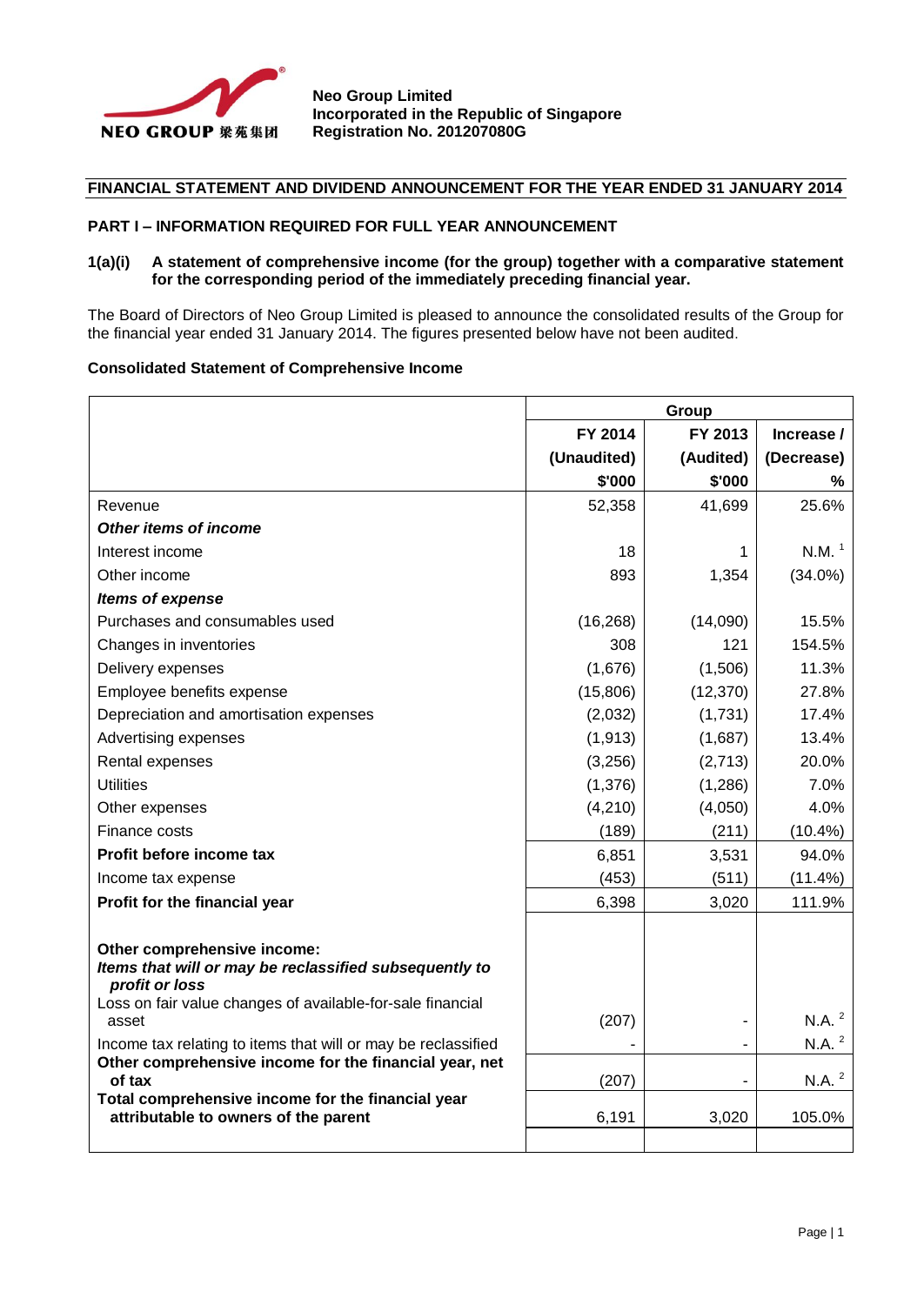## **1(a)(i) Consolidated Statement of Comprehensive Income** (Continued)

## **Note:**

1. "N.M." denotes Not Meaningful

2. "N.A." denotes Not Applicable

## **1(a)(ii) Notes to Consolidated Statement of Comprehensive Income (for the group)**

Profit for the financial year is arrived at after crediting / (charging):

|                                                                                  |             | Group     |             |
|----------------------------------------------------------------------------------|-------------|-----------|-------------|
|                                                                                  | FY 2014     | FY 2013   | Increase /  |
|                                                                                  | (Unaudited) | (Audited) | (Decrease)  |
|                                                                                  | \$'000      | \$'000    | %           |
| Interest income                                                                  | 18          | 1         | N.M.        |
| Advertising sponsorship income                                                   | 46          | 131       | (64.9%)     |
| Allowance for impairment loss on third parties trade<br>receivables written-back |             | 50        | $(100.0\%)$ |
| Dividend income                                                                  | 11          |           | N.M.        |
| Gain on disposal of asset held for sale                                          |             | 370       | $(100.0\%)$ |
| Gain on disposal of property, plant and equipment                                |             | 188       | (99.5%)     |
| Government grants                                                                | 433         | 67        | 546.3%      |
| Rental income                                                                    | 168         | 359       | (53.2%)     |
| Finance costs                                                                    | (189)       | (211)     | $(10.4\%)$  |
| Allowance for impairment loss on third parties trade<br>receivables              | (21)        |           | N.M.        |
| Bad third parties trade receivables written-off                                  | (3)         | (6)       | $(50.0\%)$  |
| Bad third parties non-trade receivables written-off                              | (8)         |           | N.M.        |
| Depreciation of property, plant and equipment                                    | (1,988)     | (1,689)   | 17.7%       |
| Depreciation of investment properties                                            | (42)        | (42)      | 0.0%        |
| Amortisation of intangible assets                                                | (2)         |           | N.M.        |
| Initial public offering expenses                                                 |             | (897)     | $(100.0\%)$ |
| Plant and equipment written-off                                                  | (37)        | (58)      | (36.2%)     |
| Over-provision of income tax expense in prior financial<br>vears                 | 510         |           | N.M.        |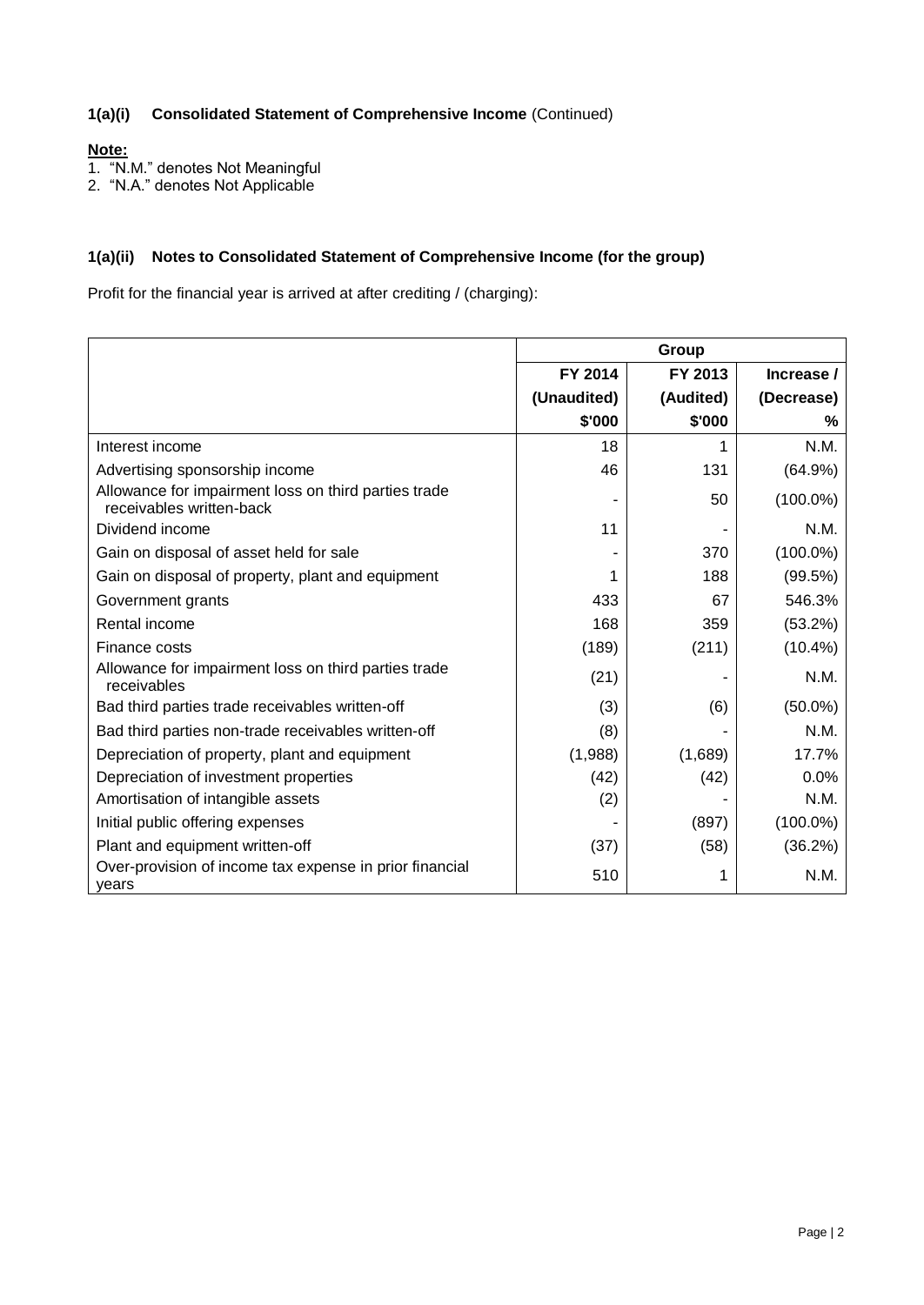**1(b)(i) A Statement of Financial Position (for the issuer and group), together with a comparative statement as at the end of the immediately preceding financial year.**

|                                         | Group       |            | Company     |            |
|-----------------------------------------|-------------|------------|-------------|------------|
|                                         |             | As at      |             | As at      |
| <b>Statements of Financial Position</b> | 31/01/2014  | 31/01/2013 | 31/01/2014  | 31/01/2013 |
|                                         | (Unaudited) | (Audited)  | (Unaudited) | (Audited)  |
|                                         | \$'000      | \$'000     | \$'000      | \$'000     |
| <b>Non-current assets</b>               |             |            |             |            |
| Property, plant and equipment           | 27,954      | 14,575     | 4           | 6          |
| Investment properties                   | 1,501       | 1,543      |             |            |
| Intangible assets                       | 244         |            |             |            |
| Investments in subsidiaries             |             |            | 5,686       | 1,376      |
| Available-for-sale financial asset      | 693         |            | 693         |            |
|                                         | 30,392      | 16,118     | 6,383       | 1,382      |
| <b>Current assets</b>                   |             |            |             |            |
| Inventories                             | 1,129       | 703        |             |            |
| Trade and other receivables             | 3,155       | 1,882      | 3,199       | 2,607      |
| Prepayments                             | 515         | 317        | 22          | 29         |
| Cash and cash equivalents               | 8,460       | 11,733     | 1,415       | 6,006      |
|                                         | 13,259      | 14,635     | 4,636       | 8,642      |
|                                         |             |            |             |            |
| Less:                                   |             |            |             |            |
| <b>Current liabilities</b>              |             |            |             |            |
| Trade and other payables                | 4,991       | 4,295      | 2,238       | 2,001      |
| Provisions                              | 206         | 150        |             |            |
| Bank borrowings                         | 1,269       | 785        |             |            |
| Finance lease payables                  | 112         | 175        |             |            |
| Current income tax payable              | 1,491       | 1,157      | 23          | 23         |
|                                         |             |            | 2,261       | 2,024      |
| <b>Net current assets</b>               | 8,069       | 6,562      |             |            |
|                                         | 5,190       | 8,073      | 2,375       | 6,618      |
|                                         |             |            |             |            |
| Less:                                   |             |            |             |            |
| <b>Non-current liabilities</b>          |             |            |             |            |
| Bank borrowings                         | 14,888      | 6,667      |             |            |
| Deferred tax liabilities                | 209         | 106        |             |            |
|                                         | 15,097      | 6,773      |             |            |
|                                         | 20,485      | 17,418     | 8,758       | 8,000      |
| <b>Capital and reserves</b>             |             |            |             |            |
| Share capital                           | 6,399       | 6,399      | 6,399       | 6,399      |
| Merger reserves                         | (326)       | (326)      |             |            |
| Fair value adjustment account           | (207)       |            | (207)       |            |
| Retained earnings                       | 14,619      | 11,345     | 2,566       | 1,601      |
| Total equity attributable to owners     | 20,485      | 17,418     | 8,758       | 8,000      |
|                                         |             |            |             |            |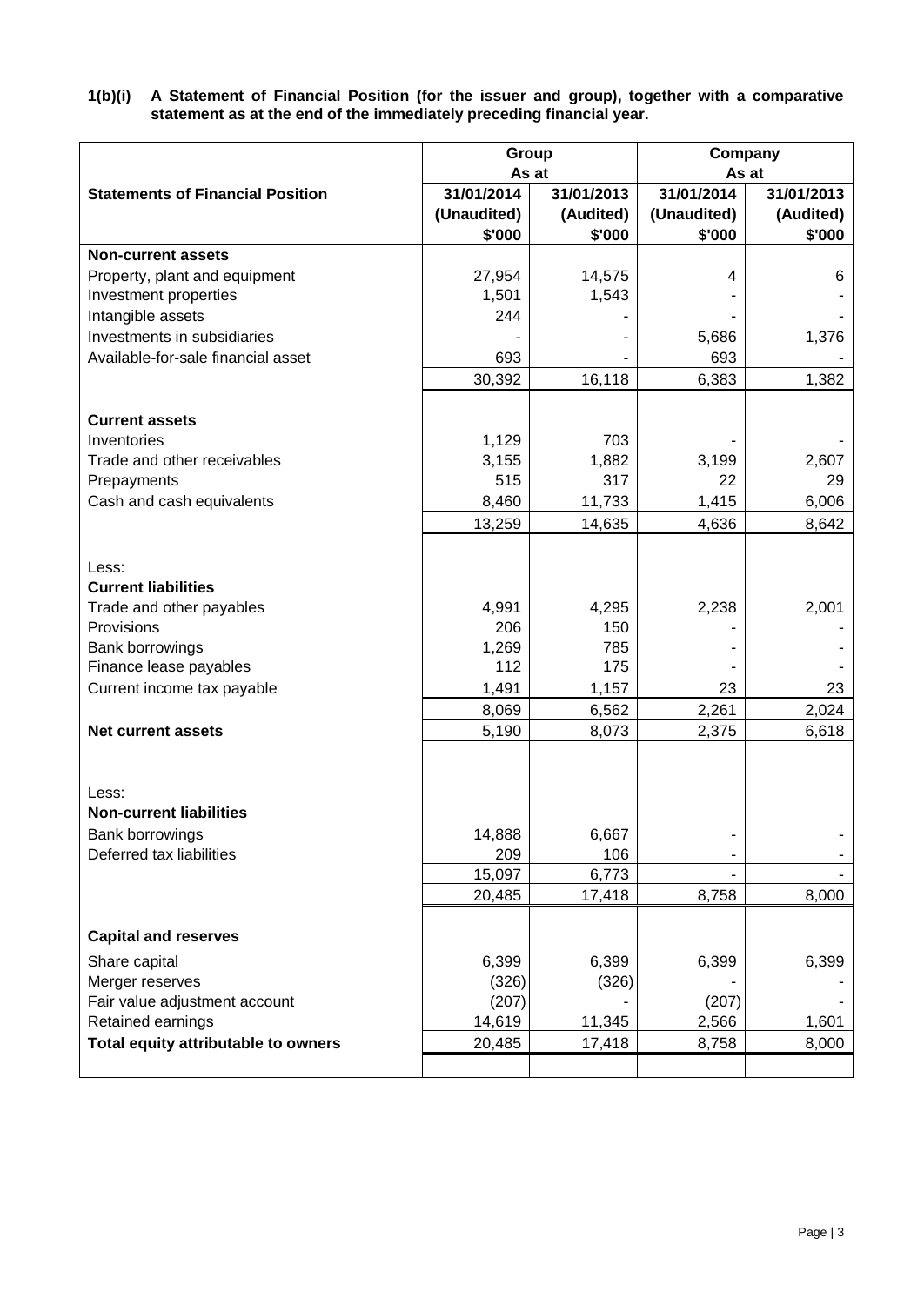## **1(b)(ii) Aggregate amount of group's borrowings and debt securities**

**Amount repayable in one year or less, or on demand**

|                | As at 31/01/2014 | As at 31/01/2013 |           |
|----------------|------------------|------------------|-----------|
| (Unaudited)    |                  | (Audited)        |           |
| \$'000         |                  | \$'000           |           |
| <b>Secured</b> | Unsecured        | <b>Secured</b>   | Unsecured |
| 1,381          |                  | 960              |           |

#### **Amount repayable after one year**

| As at 31/01/2014<br>(Unaudited)<br>\$'000 |           | As at 31/01/2013<br>(Audited)<br>\$'000 |                  |
|-------------------------------------------|-----------|-----------------------------------------|------------------|
| <b>Secured</b>                            | Unsecured | <b>Secured</b>                          | <b>Unsecured</b> |
| 14.888                                    | -         | 6.667                                   | $\sim$           |

#### **Details of any collaterals:**

As at 31 January 2014, the Group's borrowings comprising bank borrowings and finance lease payables were secured as follows:

#### **1. Bank borrowings:**

Bank borrowings of \$1.27 millions repayable within one year or less and \$14.89 millions repayable after one year are both secured by the legal mortgage on investment properties at 10E Enterprise Road with carrying amount of \$0.83 million, and 8A Admiralty Street #06-01 and #06-02 with carrying amount of \$1.09 million; leasehold properties at 1 Enterprise Road with the carrying amount of \$3.83 million, 3 Enterprise Road with the carrying amount of \$2.25 million, 5 Enterprise Road with the carrying amount of \$1.95 million, 7 Enterprise Road with the carrying amount of \$1.95 million, 9 Enterprise Road with the carrying amount of \$2.25 million and on land held for development at 30B Quality Road with a total carrying amount of \$8.86 million.

#### **2. Finance lease payables**

The Group's obligations under finance leases of \$0.11 milion are secured by the lessor's title to the leased assets, which have carrying amounts of \$0.55 million as at the end of the current financial year.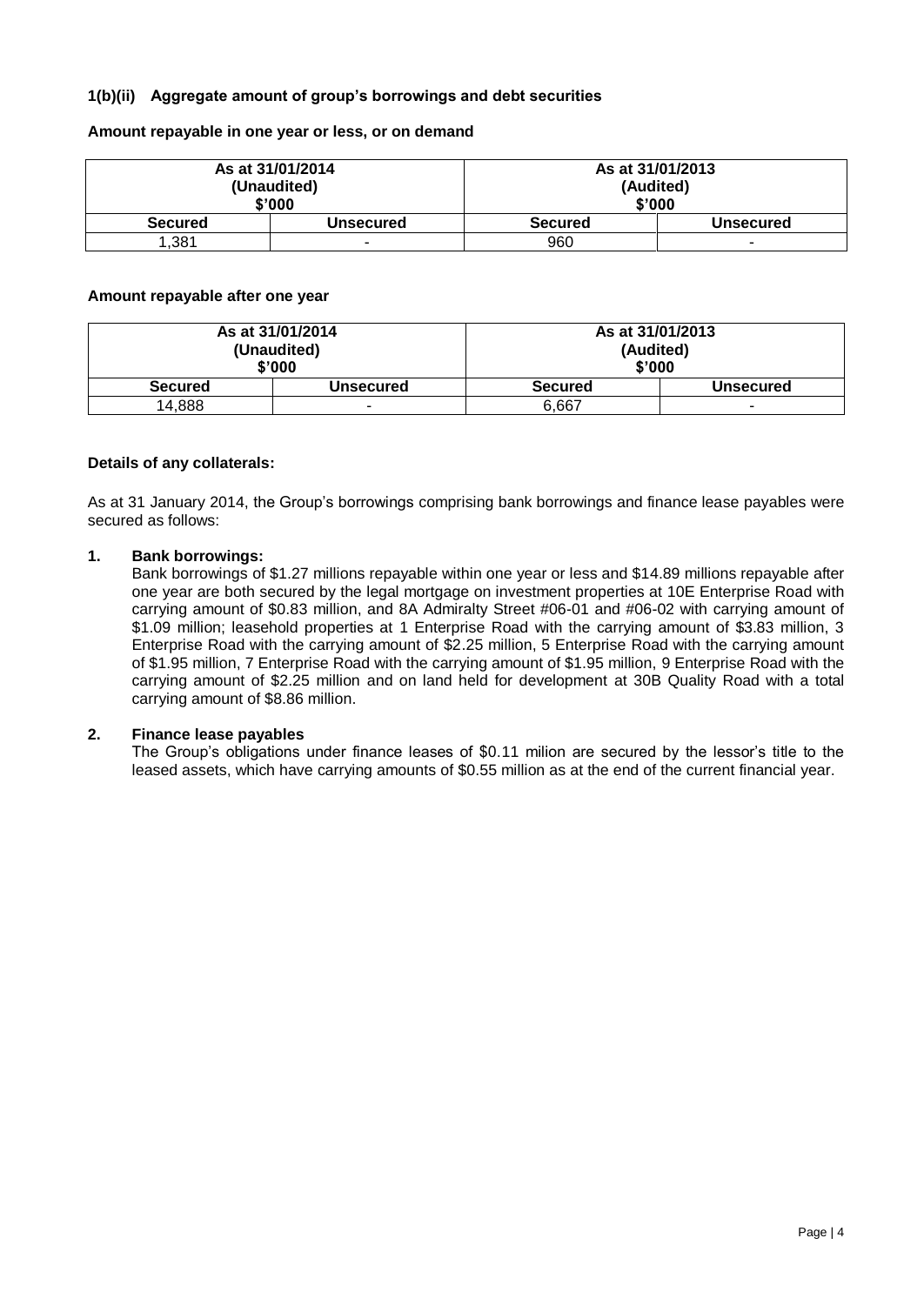**1(c) A consolidated statement of cash flows (for the group), together with a comparative statement for the corresponding period of the immediately preceding financial year.**

|                                                                                  | Group              |           |
|----------------------------------------------------------------------------------|--------------------|-----------|
| <b>Consolidated Statement of Cash Flows</b>                                      | FY 2014            | FY 2013   |
|                                                                                  | (Unaudited)        | (Audited) |
|                                                                                  | \$'000             | \$'000    |
| <b>Operating activities</b>                                                      |                    |           |
| Profit before income tax                                                         | 6,851              | 3,531     |
|                                                                                  |                    |           |
| Adjustments for:                                                                 |                    |           |
| Allowance for impairment loss on third parties trade receivables<br>written-back |                    | (50)      |
| Allowance for impairment loss on third parties trade receivables                 | 21                 |           |
| Bad third parties trade receivables written-off                                  | 3                  | 6         |
| Bad third parties non-trade receivables written-off                              | 8                  |           |
| Depreciation and amortisation expenses                                           | 2,032              | 1,731     |
| Gain on disposal of asset held for sale                                          |                    | (370)     |
| Gain on disposal of property, plant and equipment                                | (1)                | (188)     |
| Plant and equipment written-off                                                  | 37                 | 58        |
| Interest income                                                                  | (18)               | (1)       |
| Interest expense                                                                 | 189                | 211       |
| Dividend income                                                                  | (11)               |           |
| Operating cash flows before working capital changes                              | 9,111              | 4,928     |
|                                                                                  |                    |           |
| Working capital changes:                                                         |                    |           |
| Inventories                                                                      | (427)              | 98        |
| Trade and other receivables                                                      | (1,306)            | 608       |
| Prepayments                                                                      | (196)              | (22)      |
| Trade and other payables                                                         | 696                | (865)     |
| Provision                                                                        |                    | (5)       |
| Cash generated from operations                                                   | 7,878              | 4,742     |
| Income taxes paid                                                                | (16)               | (124)     |
| Net cash from operating activities                                               | 7,862              | 4,618     |
|                                                                                  |                    |           |
| <b>Investing activities</b>                                                      |                    |           |
| Acquisition of subsidiaries pursuant to the restructuring exercise               |                    | (391)     |
| Purchase of available-for-sale financial asset                                   | (900)              |           |
| Purchase of property, plant and equipment                                        | (15,050)           | (1,480)   |
| Purchase of intangible assets                                                    | (246)              |           |
| Proceeds from disposal of property, plant and equipment                          |                    | 1,238     |
| Proceeds from sale of asset held for sale                                        |                    | 1,187     |
| Interest received                                                                | 18                 |           |
| Dividend received                                                                | 11                 |           |
| Net cash (used in) / from investing activities                                   | (16, 165)          | 555       |
|                                                                                  |                    |           |
| <b>Financing activities</b>                                                      |                    |           |
| Fixed deposit pledged with banks                                                 |                    | (10)      |
| Proceeds from issuance of shares                                                 |                    | 7,100     |
| Share issue expenses                                                             |                    | (701)     |
| Drawdown of bank borrowings<br>Repayment of bank borrowings                      | 11,100<br>(2, 395) | (1,627)   |
| Repayment of finance lease payables                                              | (372)              | (281)     |
| Dividends paid                                                                   | (3, 124)           | (1,206)   |
| Interest paid                                                                    | (179)              | (203)     |
| Net cash from financing activities                                               | 5,030              | 3,072     |
|                                                                                  |                    |           |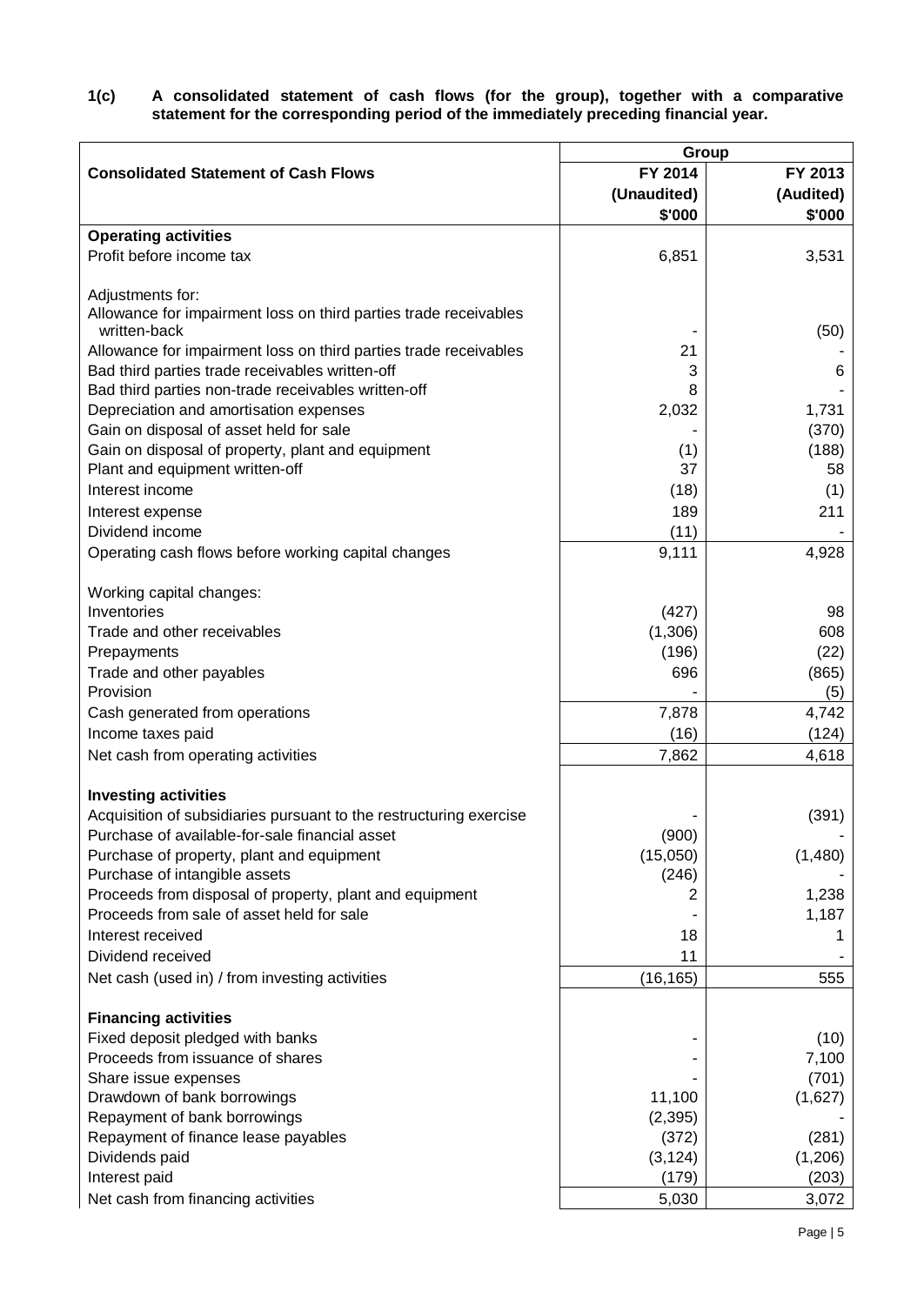|                                                          | Group       |           |  |  |
|----------------------------------------------------------|-------------|-----------|--|--|
| <b>Consolidated Statement of Cash Flows</b>              | FY 2014     | FY 2013   |  |  |
|                                                          | (Unaudited) | (Audited) |  |  |
|                                                          | \$'000      | \$'000    |  |  |
|                                                          |             |           |  |  |
| Net change in cash and cash equivalents                  | (3,273)     | 8,245     |  |  |
| Cash and cash equivalents at beginning of financial year | 11,682      | 3,437     |  |  |
| Cash and cash equivalents at end of financial year       | 8,409       | 11,682    |  |  |

# **Cash and cash equivalents comprise:**

|                                                            | Group       |           |  |
|------------------------------------------------------------|-------------|-----------|--|
|                                                            | FY 2014     | FY 2013   |  |
|                                                            | (Unaudited) | (Audited) |  |
|                                                            | \$'000      | \$'000    |  |
| Cash on hand and at bank                                   | 7,098       | 11,682    |  |
| <b>Fixed deposits</b>                                      | 1,362       | 51        |  |
| Cash and cash equivalents as per statement of financial    |             |           |  |
| position                                                   | 8,460       | 11,733    |  |
| Less: Fixed deposits pledged                               | (51)        | (51)      |  |
| Cash and cash equivalents as per consolidated statement of |             |           |  |
| cash flows                                                 | 8.409       | 11,682    |  |

٦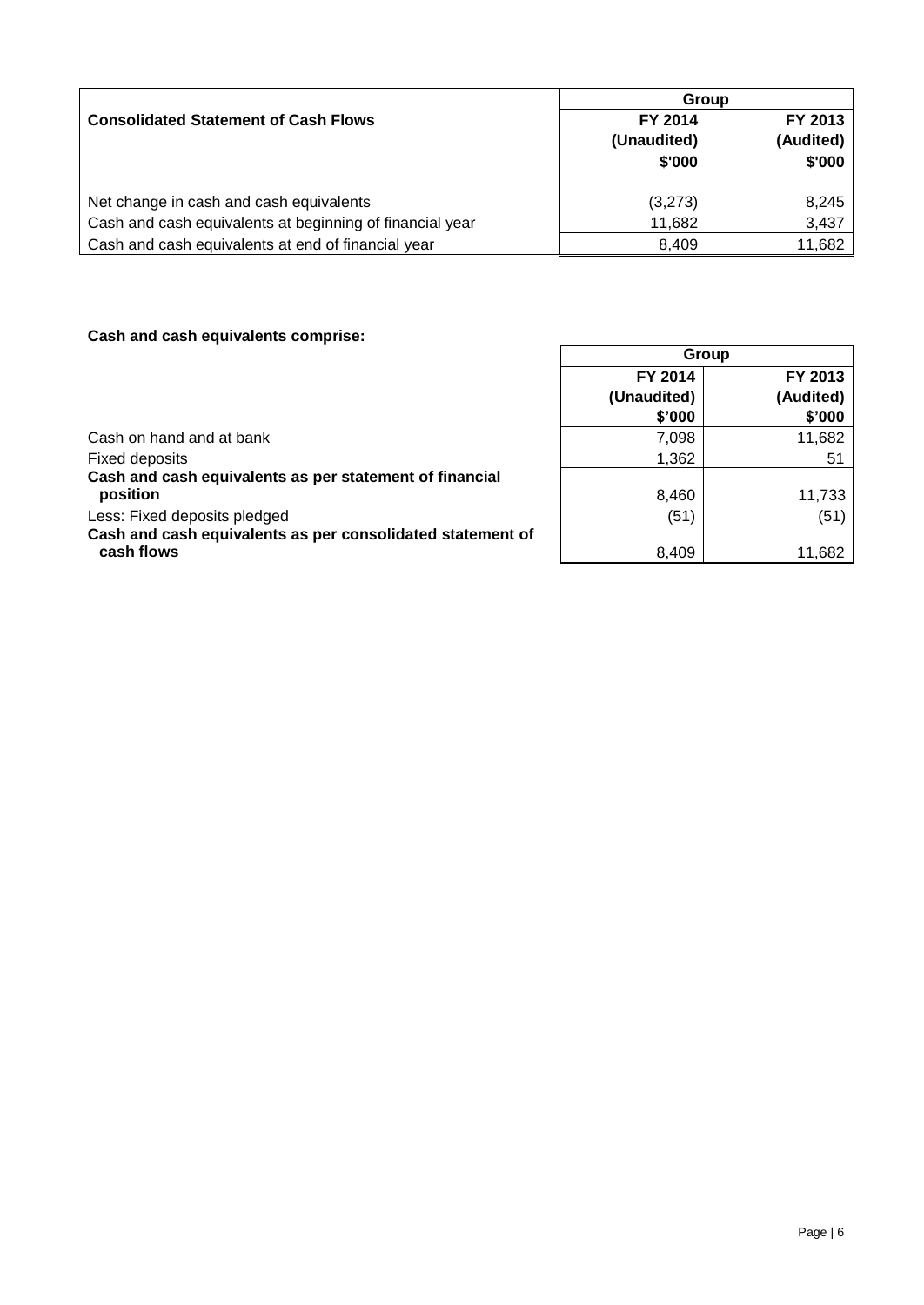**1(d)(i) A statement (for the issuer and group) showing either (i) all changes in equity or (ii) changes in equity other than those arising from capitalisation issues and distributions to shareholders, together with a comparative statement for the corresponding period of the immediately preceding financial year**

## **Statements of Changes in Equity**

| Group                                                                                                               | <b>Share</b><br>capital<br>\$'000 | <b>Merger</b><br>reserves<br>\$'000 | <b>Fair value</b><br>adjustment<br>account<br>\$'000 | <b>Retained</b><br>earnings<br>\$'000 | <b>Total equity</b><br>attributable<br>to owners<br>\$'000 |
|---------------------------------------------------------------------------------------------------------------------|-----------------------------------|-------------------------------------|------------------------------------------------------|---------------------------------------|------------------------------------------------------------|
| <b>Preceding Financial Year:</b>                                                                                    |                                   |                                     |                                                      |                                       |                                                            |
| <b>Balance at 1 February 2012</b>                                                                                   | 650                               | 100                                 |                                                      | 9,531                                 | 10,281                                                     |
| Profit for the financial year                                                                                       | ۰                                 | $\overline{\phantom{a}}$            | $\blacksquare$                                       | 3,020                                 | 3,020                                                      |
| Total comprehensive income for the<br>financial year                                                                |                                   |                                     |                                                      | 3,020                                 | 3,020                                                      |
| Contribution by and distribution to<br>owners of the parent:                                                        |                                   |                                     |                                                      |                                       |                                                            |
| Issuance of ordinary shares pursuant to<br>the restructuring exercise                                               | 500                               |                                     |                                                      |                                       | 500                                                        |
| Issuance of ordinary shares pursuant to<br>the initial public offering<br>Deemed distribution to owners pursuant to | 6,600                             |                                     |                                                      |                                       | 6,600                                                      |
| the restructuring exercise                                                                                          | (650)                             | (426)                               |                                                      |                                       | (1,076)                                                    |
| Share issue expenses<br><b>Dividends</b>                                                                            | (701)                             |                                     |                                                      | (1,206)                               | (701)<br>(1, 206)                                          |
| Total transactions with owners of the<br>parent                                                                     | 5,749                             | (426)                               |                                                      | (1,206)                               | 4,117                                                      |
| <b>Balance at 31 January 2013</b>                                                                                   | 6,399                             | (326)                               | $\overline{\phantom{a}}$                             | 11,345                                | 17,418                                                     |
| <b>Current Financial Year:</b>                                                                                      |                                   |                                     |                                                      |                                       |                                                            |
| <b>Balance at 1 February 2013</b>                                                                                   | 6,399                             | (326)                               |                                                      | 11,345                                | 17,418                                                     |
| Profit for the financial year                                                                                       |                                   |                                     |                                                      | 6,398                                 | 6,398                                                      |
| Other comprehensive income:<br>Loss on fair value changes of available-for<br>sale financial asset                  |                                   |                                     | (207)                                                |                                       | (207)                                                      |
| Total comprehensive income for the<br>financial year                                                                |                                   |                                     | (207)                                                | 6,398                                 | 6,191                                                      |
| Distribution to owners of the parent:                                                                               |                                   |                                     |                                                      |                                       |                                                            |
| <b>Dividends</b><br>Total transactions with owners of the                                                           | $\overline{\phantom{a}}$          |                                     |                                                      | (3, 124)                              | (3, 124)                                                   |
| parent                                                                                                              |                                   |                                     |                                                      | (3, 124)                              | (3, 124)                                                   |
| <b>Balance at 31 January 2014</b>                                                                                   | 6,399                             | (326)                               | (207)                                                | 14,619                                | 20,485                                                     |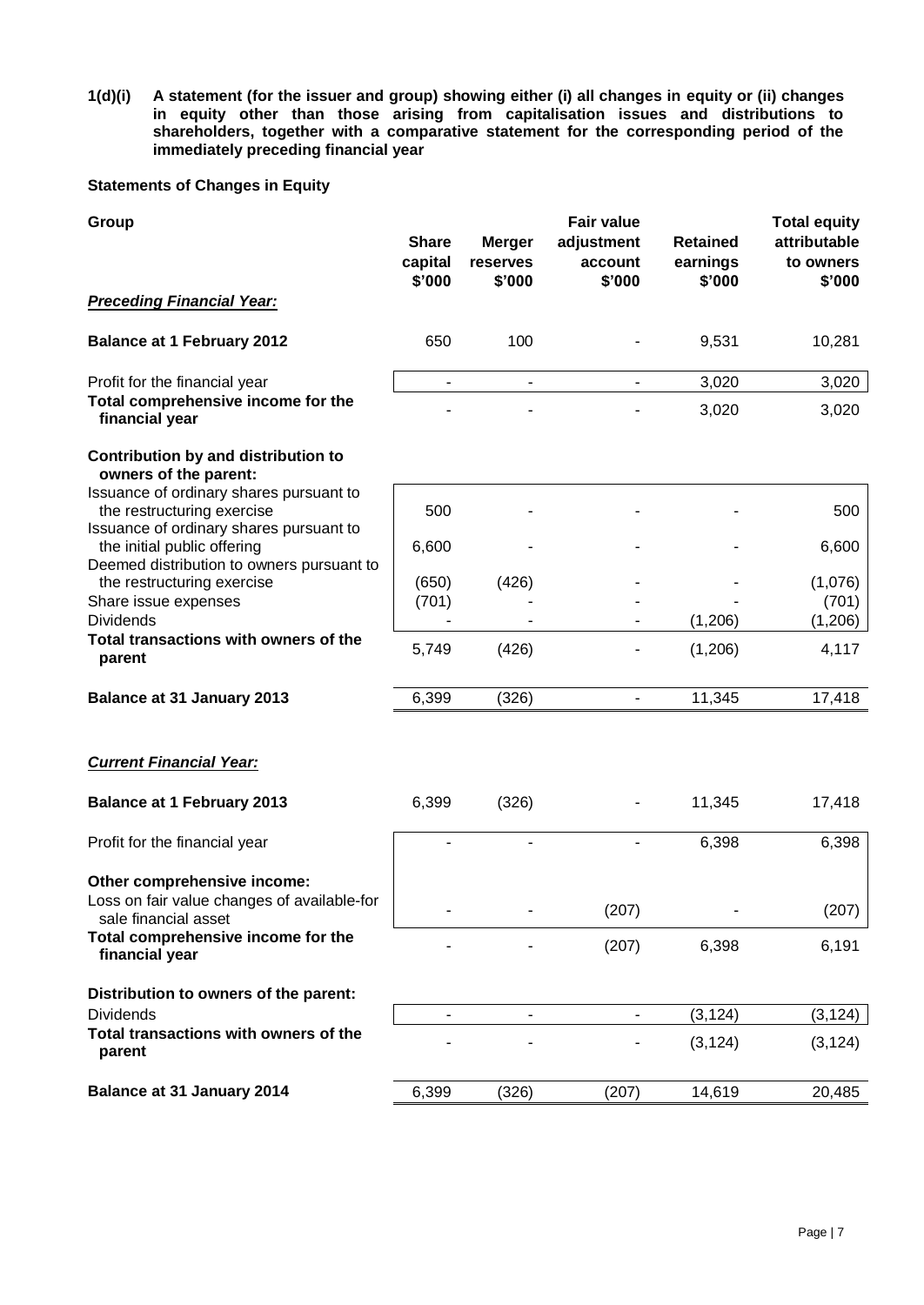## **Statements of Changes in Equity**

| Company                                                                                            | <b>Share</b><br>capital<br>\$'000 | <b>Fair value</b><br>adjustment<br>account<br>\$'000 | <b>Retained</b><br>earnings<br>\$'000 | <b>Total equity</b><br>attributable<br>to owners<br>\$'000 |
|----------------------------------------------------------------------------------------------------|-----------------------------------|------------------------------------------------------|---------------------------------------|------------------------------------------------------------|
| <b>Preceding Financial Year:</b>                                                                   |                                   |                                                      |                                       |                                                            |
| Balance at date of incorporation on 22 March 2012                                                  |                                   |                                                      |                                       |                                                            |
| Profit for the financial year<br>Total comprehensive income for the financial year                 | $\overline{\phantom{a}}$          | $\blacksquare$                                       | 2,307<br>2,307                        | 2,307<br>2,307                                             |
| Contribution by and distribution to owners:                                                        |                                   |                                                      |                                       |                                                            |
| Issuance of ordinary shares<br>Share issue expenses<br><b>Dividends</b>                            | 7,100<br>(701)                    |                                                      | (706)                                 | 7,100<br>(701)<br>(706)                                    |
| <b>Total transactions with owners</b>                                                              | 6,399                             |                                                      | (706)                                 | 5,693                                                      |
| <b>Balance at 31 January 2013</b>                                                                  | 6,399                             | $\qquad \qquad \blacksquare$                         | 1,601                                 | 8,000                                                      |
| <b>Current Financial Year:</b>                                                                     |                                   |                                                      |                                       |                                                            |
| <b>Balance at 1 February 2013</b>                                                                  | 6,399                             |                                                      | 1,601                                 | 8,000                                                      |
| Profit for the financial year                                                                      |                                   |                                                      | 4,089                                 | 4,089                                                      |
| Other comprehensive income:<br>Loss on fair value changes of available-for-sale financial<br>asset |                                   | (207)                                                |                                       | (207)                                                      |
| Total comprehensive income for the financial year                                                  |                                   | (207)                                                | 4,089                                 | 3,882                                                      |
| <b>Distribution to owners:</b>                                                                     |                                   |                                                      |                                       |                                                            |
| <b>Dividends</b><br><b>Total transactions with owners</b>                                          | $\qquad \qquad \blacksquare$      | $\blacksquare$                                       | (3, 124)                              | (3, 124)                                                   |
|                                                                                                    |                                   |                                                      | (3, 124)                              | (3, 124)                                                   |
| <b>Balance at 31 January 2014</b>                                                                  | 6,399                             | (207)                                                | 2,566                                 | 8,758                                                      |

**1(d)(ii) Details of any changes in the company's share capital arising from rights issue, bonus issue, share buy-backs, exercise of share options or warrants, conversion of other issues of equity securities, issue of shares for cash or as consideration for acquisition or for any other purpose since the end of the previous period reported on. State also the number of shares that may be issued on conversion of all the outstanding convertibles as at the end of the current financial period reported on and as at the end of the corresponding period of the immediately preceding financial year.**

There were no changes in the share capital of the Company in FY2014.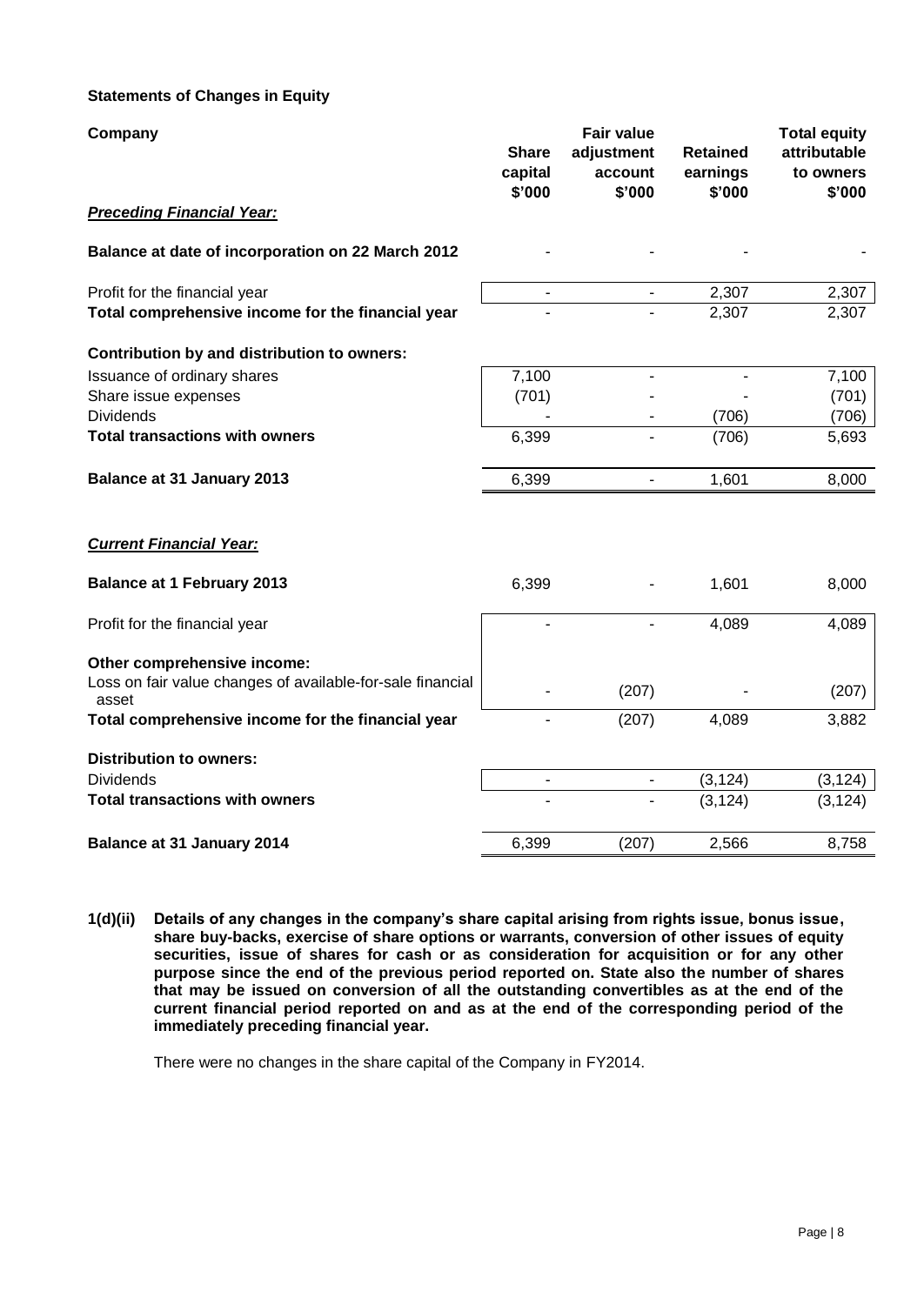#### **1(d)(iii) To show the total number of issued shares excluding treasury shares as at the end of the current financial period and as at the end of the immediately preceding year.**

|                                                         | Company     |             |
|---------------------------------------------------------|-------------|-------------|
|                                                         | As at       |             |
|                                                         | 31/01/2014  | 31/01/2013  |
| Total number of issued shares excluding treasury shares | 144,000,000 | 144,000,000 |

#### **1(d)(iv) A statement showing all sales, transfers, disposal, cancellation and/or use of treasury shares as at the end of the current financial period reported on.**

Not Applicable.

**2. Whether the figures have been audited or reviewed and in accordance with which auditing standard or practice.**

The figures have not been audited nor reviewed by the Company's auditors.

**3. Where the figures have been audited or reviewed, the auditors' report (including any qualifications or emphasis of a matter).**

Not Applicable.

**4. Whether the same accounting policies and methods of computation as in the issuer's most recently audited annual financial statements have been applied.**

The financial results for the current period has been prepared using the same accounting policies and methods of computation as presented in the Group's most recently audited financial statement for the financial year ended 31 January 2014.

**5. If there are any changes in the accounting policies and methods of computation, including any required by an accounting standard, what has changed, as well as the reasons for, and the effect of, the change.**

The Group adopted a number of new standards, amendments to standards and interpretations that are effective for annual periods beginning on or after 1 February 2013. The adoptions of these new standards amendments to standards and interpretations did not result in any significant impact on the financial statements of the Group.

**6. Earnings per ordinary share of the company for the current period reported on and the corresponding period of the immediately preceding financial year, after deducting any provision for preference dividends.**

| Earnings per share ("EPS")                                                                           | Group<br>As at            |                         |
|------------------------------------------------------------------------------------------------------|---------------------------|-------------------------|
|                                                                                                      | 31/01/2014<br>(Unaudited) | 31/01/2013<br>(Audited) |
| Profit attributable to owners of the parent (\$)                                                     | 6,398,427                 | 3,019,982               |
| Actual/Weighted average number of ordinary shares                                                    | 144,000,000               | 105,079,114             |
| Basic and diluted EPS based on actual/weighted average number of ordinary<br>shares (cents) $(1)(2)$ | 4.44                      | 2.87                    |
| Post-IPO number of ordinary shares                                                                   | 144,000,000               | 144,000,000             |
| Basic and diluted EPS based on post-IPO number of ordinary shares (cents)<br>(2)                     | 4.44                      | 2.10                    |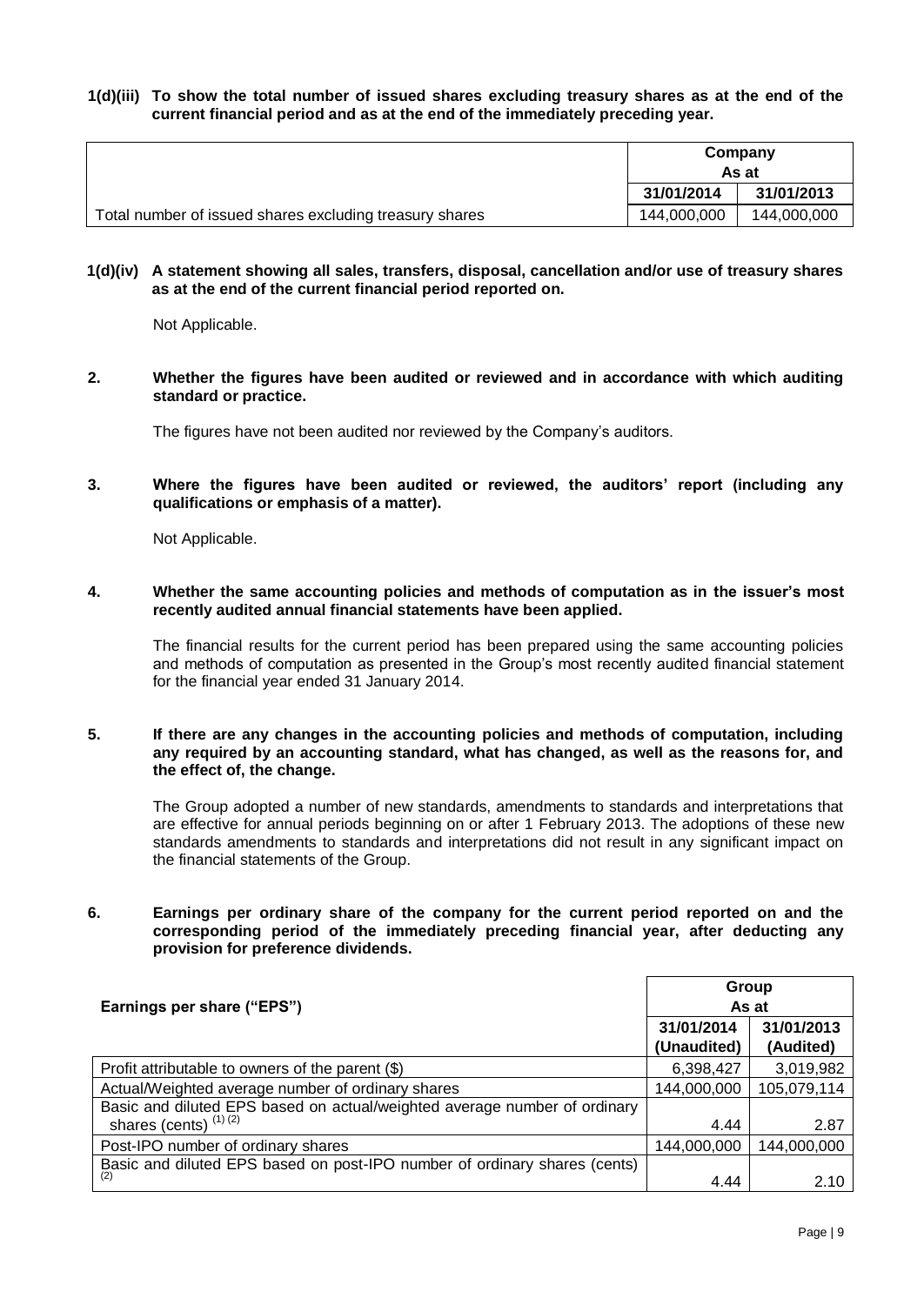## **Notes:**

- (1) The calculation for the basic and diluted EPS for the respective financial year is based on the actual/weighted average number of ordinary shares in issue in the respective financial year.
- (2) The basic and diluted EPS were the same as the Group did not have any potentially dilutive instruments for the respective financial year.
- **7. Net asset value (for the issuer** and group) per ordinary share based on issued share capital of
	- **(a) current period reported on; and**
	- **(b) immediately preceding financial year**

|                                | Group                             |             | Company     |             |
|--------------------------------|-----------------------------------|-------------|-------------|-------------|
| Net asset value ("NAV")        | As at<br>31/01/2013<br>31/01/2014 |             | As at       |             |
|                                |                                   |             | 31/01/2014  | 31/01/2013  |
|                                | (Unaudited)                       | (Audited)   | (Unaudited) | (Audited)   |
| $NAV($ \$)                     | 20,485,194                        | 17,418,566  | 8,757,942   | 8,000,459   |
| Number of ordinary shares      | 144,000,000                       | 144,000,000 | 144,000,000 | 144,000,000 |
| NAV per ordinary share (cents) | 14.2                              | 12.1        | 6.1         | 5.6         |

- **8. A review of the performance of the group, to the extent necessary for a reasonable understanding of the group's business. It must include** a discussion of the following:
	- **(a) any significant factors that affected the turnover, costs, and earnings of the group for the current financial period reported on, including (where applicable) seasonal or cyclical factors; and**
	- **(b) any material factors that affected the cash flow, working capital, assets or liabilities of the group during the current period reported on.**

# **Review of the Group's performance**

## **8(a). Consolidated Statement of Comprehensive Income**

#### Revenue

For the financial year ended 31 January 2014 ("**FY 2014**"), the Group registered \$52.36 million in revenue, an increase of \$10.66 million or 25.6%, as compared to \$41.70 million for the previous corresponding financial year ("**FY 2013**"). The increase was mainly driven by the growth in Food Catering Business which increased by \$8.29 million or 27.0% from \$30.71 million in FY 2013 to \$38.99 million in FY 2014.

The Food Retail Business also increased by \$1.71 million or 15.6% from \$10.96 million in FY 2013 to \$12.67 million in FY 2014. As at 31 January 2014, our Food Retail Business operated 23 outlets compared to 19 outlets as at 31 January 2013. We discontinued operation at 2 outlets due to expiry of tenancy agreements which we did not renew in FY2014, and opened another 6 new outlets during the year.

#### Other income

Other income was \$0.89 million in FY 2014 as compared to \$1.35 million in FY 2013. It decreased by approximately \$0.46 million or 34.0%. The decrease was mainly due to a one-time gain of \$0.19 million on disposal of a leasehold property and \$0.37 million on disposal of asset held for sale in FY 2013, which did not recur in FY 2014.

#### Purchases and consumables used

Purchases and consumables used increased by approximately \$2.18 million or 15.5% to \$16.27 million in FY 2014 from \$14.09 million in FY 2013. The increase was mainly due to increase in sales volume, higher food prices and consumables expenses. The increase in purchases and consumables was disproportionate to the growth in our revenue due to better cost control in the food catering business.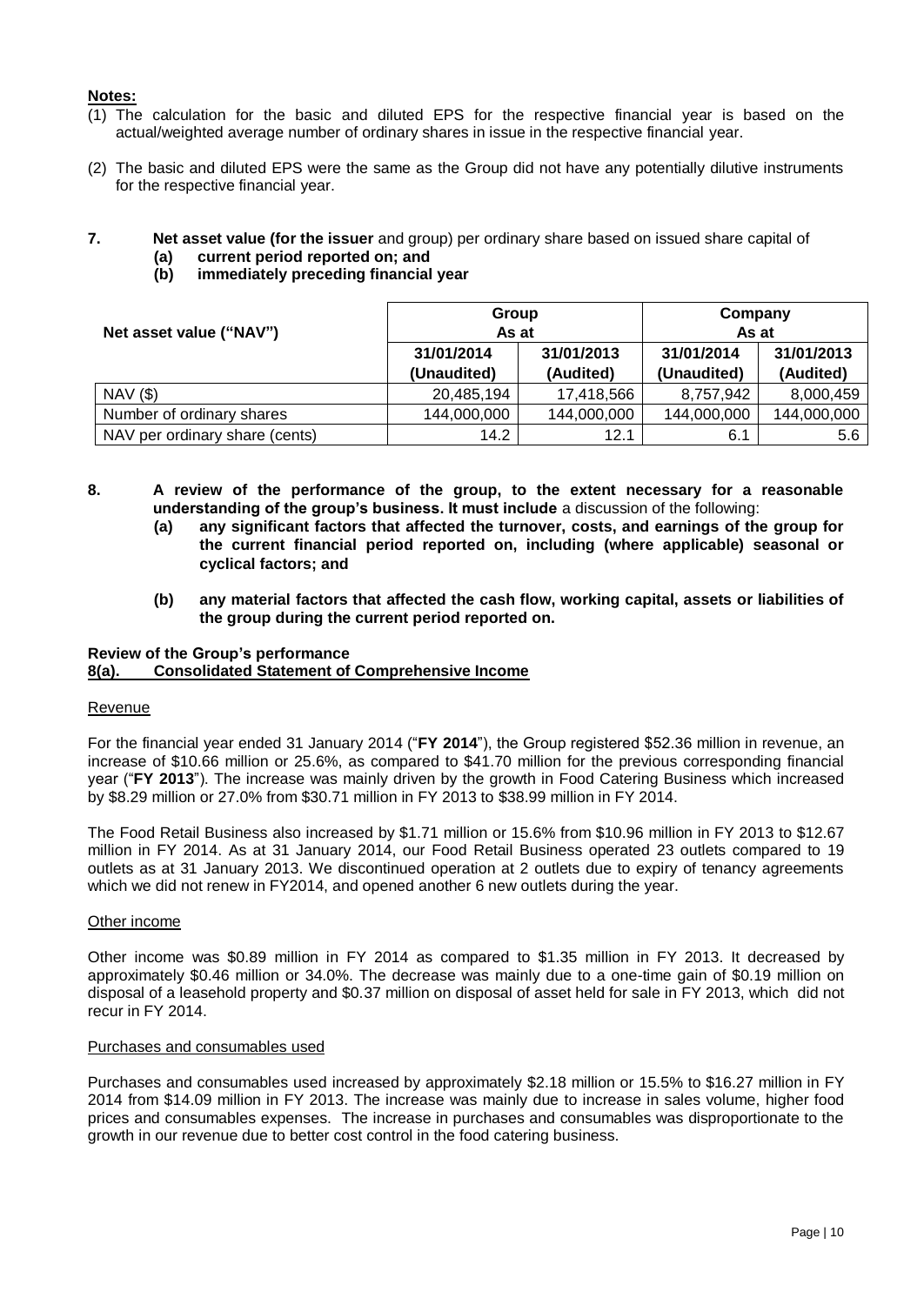### **8(a). Consolidated Statement of Comprehensive Income** (Continued)

#### Delivery expenses

Delivery expenses increased marginally by \$0.17 million or 11.3% to \$1.68 million in FY 2014 as compared to \$1.51 million in FY 2013. This was mainly due to additional sub-contract drivers to support the increase in the social ,corporate and government sectors catering events,.

#### Employee benefits expense

Employee benefits expense increased by approximately \$3.44 million or 27.8% to \$15.81 million in FY 2014 as compared to \$12.37 million in FY2013. This was largely due to a planned addition of headcounts in the Group's Operations, Sales, Logistics and HR functions to support business growth, higher salaries for staff and management in order to retain talents, the impact from post-government levy on foreign workers, increase in compliance fees associated with being a listed company.

#### Advertising expenses

Advertising expenses increased by \$0.22 million or 13.4% from \$1.69 million in FY 2013 to \$1.91 million in FY 2014. This was mainly due to costs incurred for the ASME and SME500 awards, as well as more targeted marketing and advertising strategies such as new media opportunities like radio advertisement, taxi and bus advertisement.

## Rental expenses

Rental expenses increased by \$0.54 million or 20.0% from \$2.71 million in FY 2013 to \$3.26 million in FY 2014. This was mainly due to increase in land rent paid for the leasehold properties acquired in FY 2014, rental of equipment, coldrooms and food retail outlets.

#### **Utilities**

Utilities increased by approximately \$0.09 million or 7.0% from \$1.29 million in FY 2013 to \$1.38 million in FY 2014. This was due to the increase in utility bills as a result of increase in the number of food retail outlets and the new leasehold properties at Enterprise Road which was offset by decrease in electricity tariffs and various cost saving measure in the usage of water and electricity in Operations and Logistic departments.

#### Other expenses and finance costs

Other expenses increased by \$0.16 million or 4.0% from \$4.05 million in FY 2013 to \$4.21 million in FY 2014. This was largely attributed to the increase in professional and legal fee, credit card charges and low value assets items expensed.

Finance costs decreased by approximately \$0.02 million or 10.4% from \$0.21 million in FY 2013 to \$0.19 million in FY 2014 mainly due to the refinancing of mortgage loan on leasehold properties purchased in FY 2013 on lower interest rate. Additional bank borrowings to finance the acquisition of 5 units of leasehold property in Enterprise Road were drawndown in the last quarter of FY 2014.

#### Profit before income tax

The Group's profit before income tax increased by \$3.32 million from \$3.53 million in FY 2013 to \$6.85 million in FY 2014. The increase in profit before income tax was mainly due to a stronger performance from Food Catering Business.

#### Income tax expense

Income tax expense decreased by \$0.06 million or 11.4% from \$0.51 million in FY 2013 to \$0.45 million in FY 2014 mainly due to an adjustment made for over-provision of income tax expense in prior finance years.

#### Profit for the financial year

The Group posted a significant increase in profit for the financial year by \$3.38 million or 111.9% to \$6.40 million in FY 2014 as compared to \$3.02 million in FY 2013.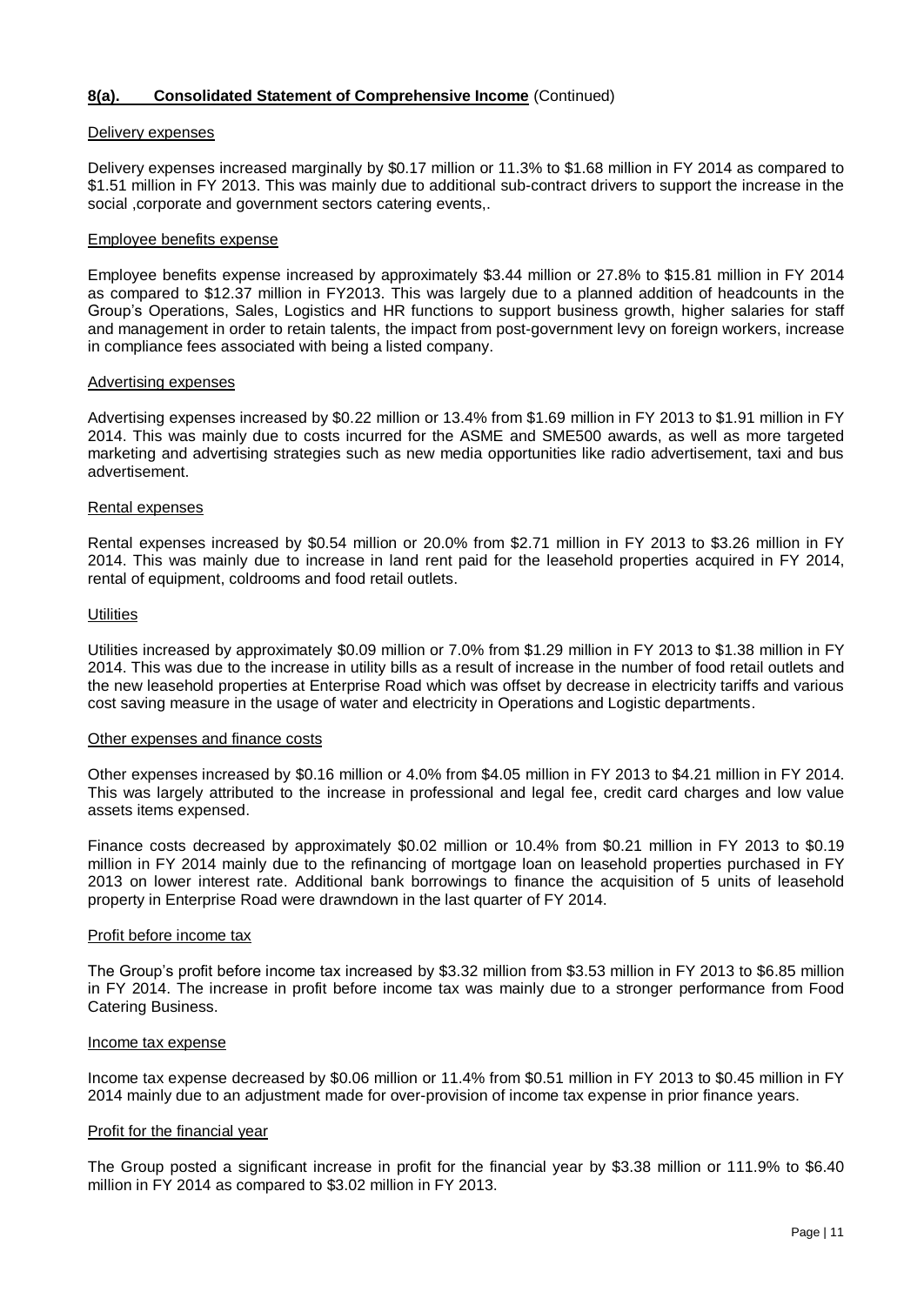## **8(b-1). Consolidated Statement of Financial Position**

#### Non-current assets

The Group's non-current assets increased substantially by \$14.27 million from \$16.12 million as at 31 January 2013 to \$30.39 million as at 31 January 2014. This was due to an additional of \$12 million incurred to acquire leasehold properties at Enterprise Road and investment of \$0.90 million in the shares of Singapore Kitchen Equipment Limited, a company listed on the SGX-ST. Investment properties decreased by approximately \$0.04 million due to depreciation provided for the properties. Intangible assets of \$0.24 million refers to capital expenditure for payroll and catering software.

#### Current assets

The Group's current assets decreased by \$1.38 million from \$14.64 million as at 31 January 2013 to \$13.26 million as at 31 January 2014. The Group's inventories increased by approximately \$0.43 million due to the higher inventory held in the Food and Catering Supplies business. The increase in our trade and other receivables of approximately \$1.27 million was mainly due to more deposits for outlets, hostel, utilities, and equipments. Cash and cash equivalents decreased by \$3.27 million.

#### Current liabilities

The Group's current liabilities increased by \$1.51 million from \$6.56 million as at 31 January 2013 to \$8.07 million as at 31 January 2014. This was mainly attributable to an increase of \$0.48 million in current bank borrowings due to drawdown of a mortgage loan to finance the acquisition of the leasehold properties purchased and an increase of \$0.70 million in trade and other payables. Current income tax payable increased by approximately \$0.33 million due to higher provision of current year income tax.

#### Non-current liabilities

The Group's non-current liabilities increased by \$8.32 million from \$6.77 million as at 31 January 2013 to \$15.10 million as at 31 January 2014 primarily due to the drawndown of a mortgage loan to finance the acquisition of leasehold properties during the financial year.

#### **8(b-2). Consolidated Statement of Cash Flows**

Net cash flows generated from operating activities of \$7.86 million during FY 2014 mainly resulted from operating cash flows before working capital changes of \$9.11 million, an increase in net working capital of \$1.23 million, and income taxes paid of \$0.02 million.

The increase in net working capital was mainly due to the increase in inventories of approximately \$0.43 million and the increase in trade and other receivables of \$1.31 million, as well as the increase in prepayment of approximately \$0.20 million and the increase in trade and other payables of approximately \$0.70 million.

Net cash flows used in investing activities of \$16.17 million during FY 2014 were mainly attributtable to the acquisition of property, plant and equipment of \$15.05 million, the available-for-sale financial asset of \$0.90 million (namely shares in Singapore Kitchen Equipment Limited) and the intangible assets of \$0.24 million on capital expenditure for payroll and catering software.

Net cash flows generated from financing activities of \$5.03 million during FY 2014 were mainly due to the drawdown from bank borrowing of \$11.10 million, repayment of bank borrowings of \$2.40 million, repayment of finance lease payable of \$0.37 million, dividends payment of \$3.12 million and interest payment of \$0.18 million.

Consequent to the above factors, the net decrease in cash and cash equivalents during FY 2014 was \$3.28 million.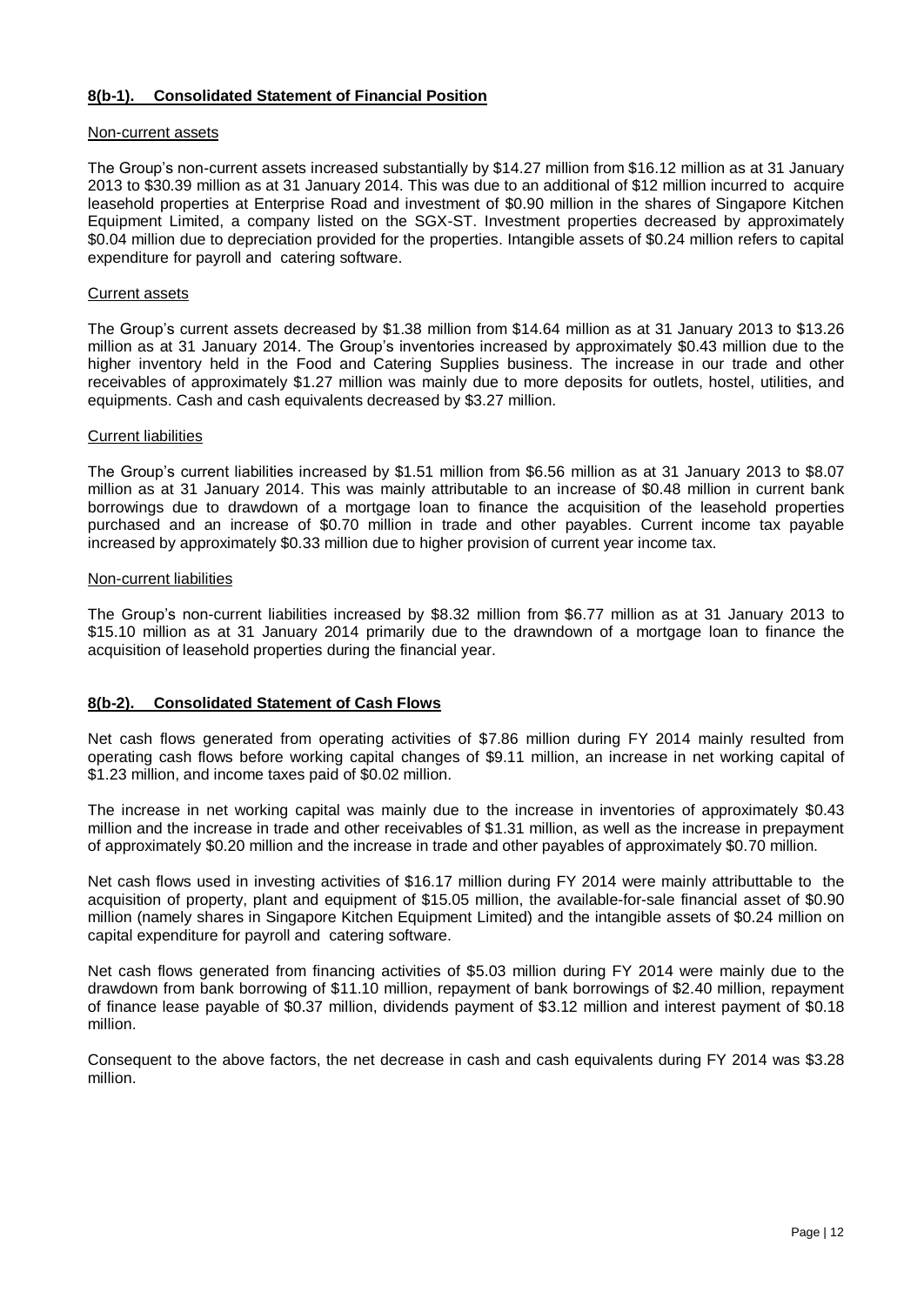#### **9. Where a forecast, or a prospect statement, has been previously disclosed to our shareholders, any variance between it and the actual results.**

The financial performance of the Group for FY 2014 was generally in line with what was disclosed in the 1H2014 result announcement for the 6 month financial period ended 31 July 2013.

#### **10. A commentary at the date of the announcement of the significant trends and competitive conditions of the industry in which the group operates and any known factors or events that may affect the group in the next reporting period and the next 12 months.**

The outlook of the industry in which it operates is expected to remain positive.

We are in the process of expanding our production capacities and consolidating our business operation. This is to further improve our efficiency, reduce our reliance on manpower and ensure consistency in the quality of our food products.

As for our Food Retail Business, we are on track to achieve the target of 30 retail outlets by 2016. We will also continue to explore expanding our outlets in Indonesia.

We will continue to enhance our offering, further increase our customer base and reinforce our position in Singapore by developing new brands, like Best Catering, our new Brand.

We wil continue to look for suitable acquisitions, joint ventures and strategic alliances in order to give us access to new markets and customers.

Barring unforeseen circumstances and business conditions, the Group expects to continue to grow our business and remain profitable in the first half of the year.

#### **11. Dividend**

#### **(a) Current Financial Period Reported On**

#### **Any dividend declared for the current financial period reported on?**

Final dividend.

#### **(b) (i) Amount per share**

1.51 Singapore cents per share

#### **(ii) Corresponding Period of the Immediately Preceding Financial Year**

1.01 Singapore cents per share

**(c) Whether the dividend is before tax, net of tax or tax exempt. If before tax or net of tax, state the tax rate and the country where the dividend is derived. (If the dividend is not taxable in the hands of shareholders, this must be stated).**

The dividend is tax-exempt.

#### **(d) The date the dividend is payable**

The proposed dividend is subject to the approval of shareholders at the forthcoming Annual General Meeting.

#### **(e) Books closure date**

Notice will be given at a later date on the closure of the Share Transfer Books and Register of Members of the Company to determine members' entitlement to the dividend.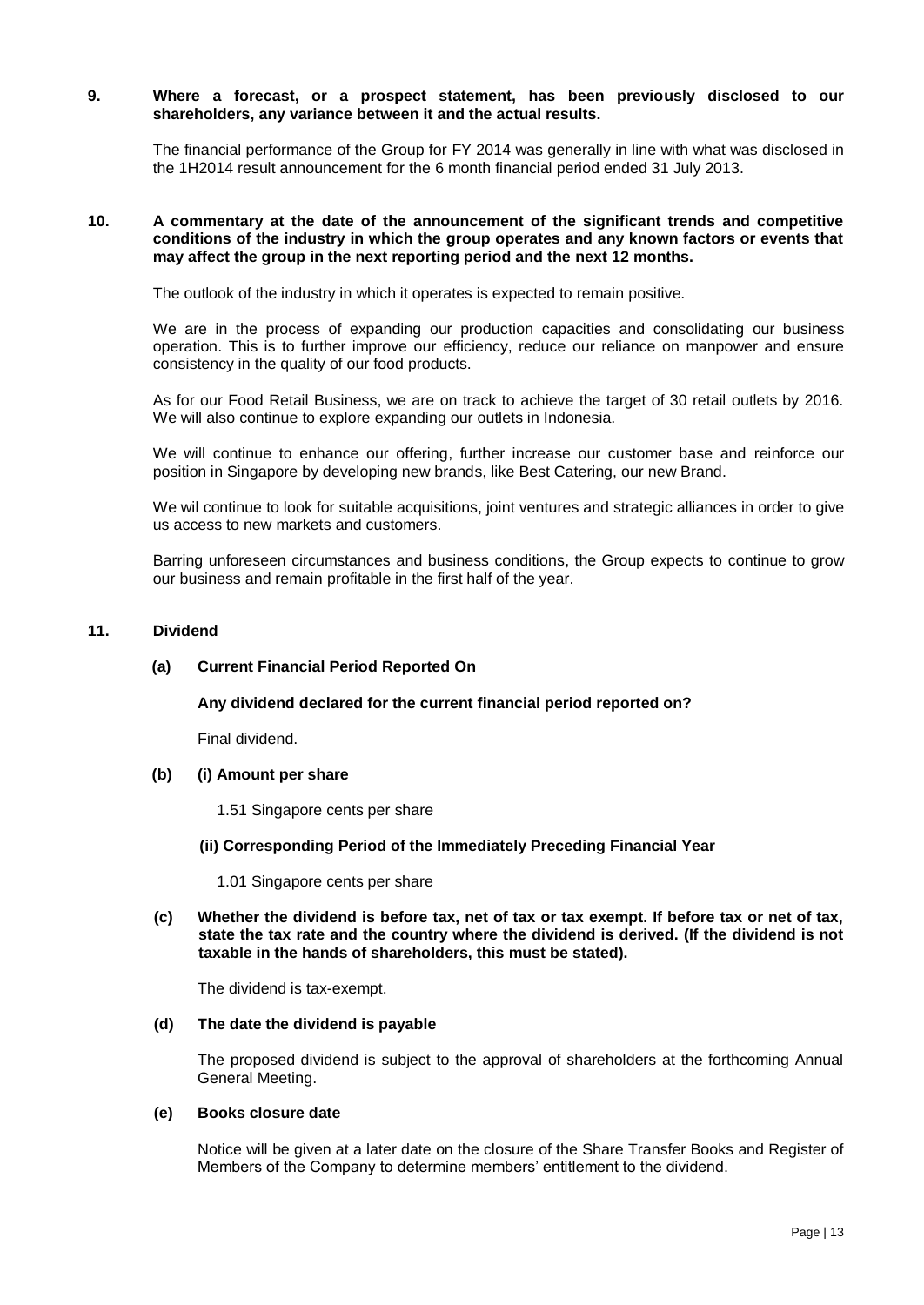## **12. If no dividend has been declared/recommended, a statement to that effect**

Not applicable.

## **13. Interested person transactions**

|                                                  | Aggregate value of all interested<br>person transactions during the<br>financial year under review<br>(excluding transactions less than<br>\$100,000 and transactions<br>conducted under shareholders' | Aggregate value of all<br>interested person transactions<br>conducted under shareholders'<br>mandate pursuant to Rule 920<br>(excluding transactions less |
|--------------------------------------------------|--------------------------------------------------------------------------------------------------------------------------------------------------------------------------------------------------------|-----------------------------------------------------------------------------------------------------------------------------------------------------------|
| Name of interested person                        | mandate pursuant to Rule 920)                                                                                                                                                                          | than \$100,000)                                                                                                                                           |
|                                                  | \$'000                                                                                                                                                                                                 | \$'000                                                                                                                                                    |
| Neo Kah Kiat                                     |                                                                                                                                                                                                        |                                                                                                                                                           |
| <b>GUI Solutions Pte Ltd</b><br>(i)              |                                                                                                                                                                                                        |                                                                                                                                                           |
| Cost of goods and                                |                                                                                                                                                                                                        |                                                                                                                                                           |
| services                                         |                                                                                                                                                                                                        |                                                                                                                                                           |
| purchased                                        | 212                                                                                                                                                                                                    |                                                                                                                                                           |
|                                                  |                                                                                                                                                                                                        |                                                                                                                                                           |
| (ii) Perdure Technology Pte<br>Ltd               |                                                                                                                                                                                                        |                                                                                                                                                           |
| Cost of goods and<br>$\blacksquare$              |                                                                                                                                                                                                        |                                                                                                                                                           |
| services purchased                               | 16                                                                                                                                                                                                     |                                                                                                                                                           |
| Rental and utilities income                      | 27                                                                                                                                                                                                     |                                                                                                                                                           |
| Printing and stationery                          | 9                                                                                                                                                                                                      |                                                                                                                                                           |
|                                                  |                                                                                                                                                                                                        |                                                                                                                                                           |
| (iii) Office premise lease                       |                                                                                                                                                                                                        |                                                                                                                                                           |
| expense                                          | 84                                                                                                                                                                                                     |                                                                                                                                                           |
|                                                  |                                                                                                                                                                                                        |                                                                                                                                                           |
| Neo Kah Kiat and Liew Oi<br>Peng                 |                                                                                                                                                                                                        |                                                                                                                                                           |
| (i) Office premise lease                         |                                                                                                                                                                                                        |                                                                                                                                                           |
| expense                                          | 287                                                                                                                                                                                                    |                                                                                                                                                           |
|                                                  |                                                                                                                                                                                                        |                                                                                                                                                           |
| (ii) Twinkle Investment Pte Ltd                  |                                                                                                                                                                                                        |                                                                                                                                                           |
| Office premise lease<br>$\overline{\phantom{a}}$ |                                                                                                                                                                                                        |                                                                                                                                                           |
| expense                                          | 84                                                                                                                                                                                                     |                                                                                                                                                           |
| Rental of yacht                                  | 146                                                                                                                                                                                                    |                                                                                                                                                           |

The Group has not obtained any general mandate from shareholders for interested person transactions pursuant to Rule 920 of the SGX-ST Listing Manual.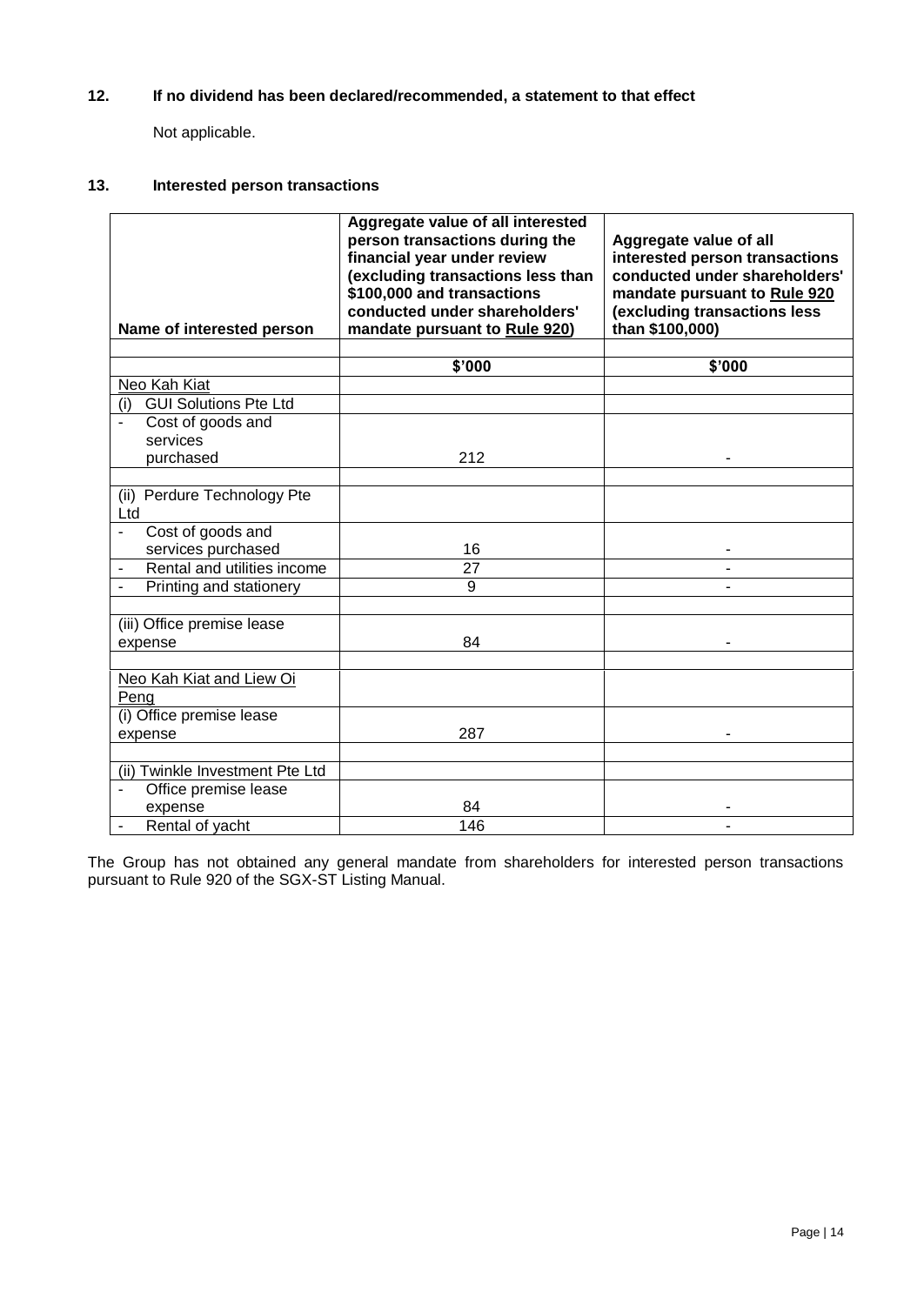## **14. Update on use of Initial Public Offer ("IPO") proceeds**

Pursuant to the IPO, the Company received total proceeds of \$6.60 million and as at the date of this announcement, the IPO proceeds have been utilised as follows:

| Intended Usage in accordance with the Offer Document   | <b>Allocation</b><br>(\$'000) | Amount<br>utilised<br>(\$'000) | Amount<br>unutilised<br>(\$'000) |
|--------------------------------------------------------|-------------------------------|--------------------------------|----------------------------------|
| Expand and develop our Food Catering Business and Food |                               |                                |                                  |
| Retail Business (which may include acquisitions, joint |                               |                                |                                  |
| ventures and / or strategic alliances)                 | 5.000                         | (3,700)                        | 1,300                            |
| <b>IPO</b> expenses                                    | 1,600                         | (1,598)                        |                                  |
| Total                                                  | 6.600                         | (5, 298)                       | 1,302                            |

## **Note:**

1. As all IPO expenses had been settled and the Broad has proposed to transfer the unutilised amount of \$2,000 to working capital in FY 2015.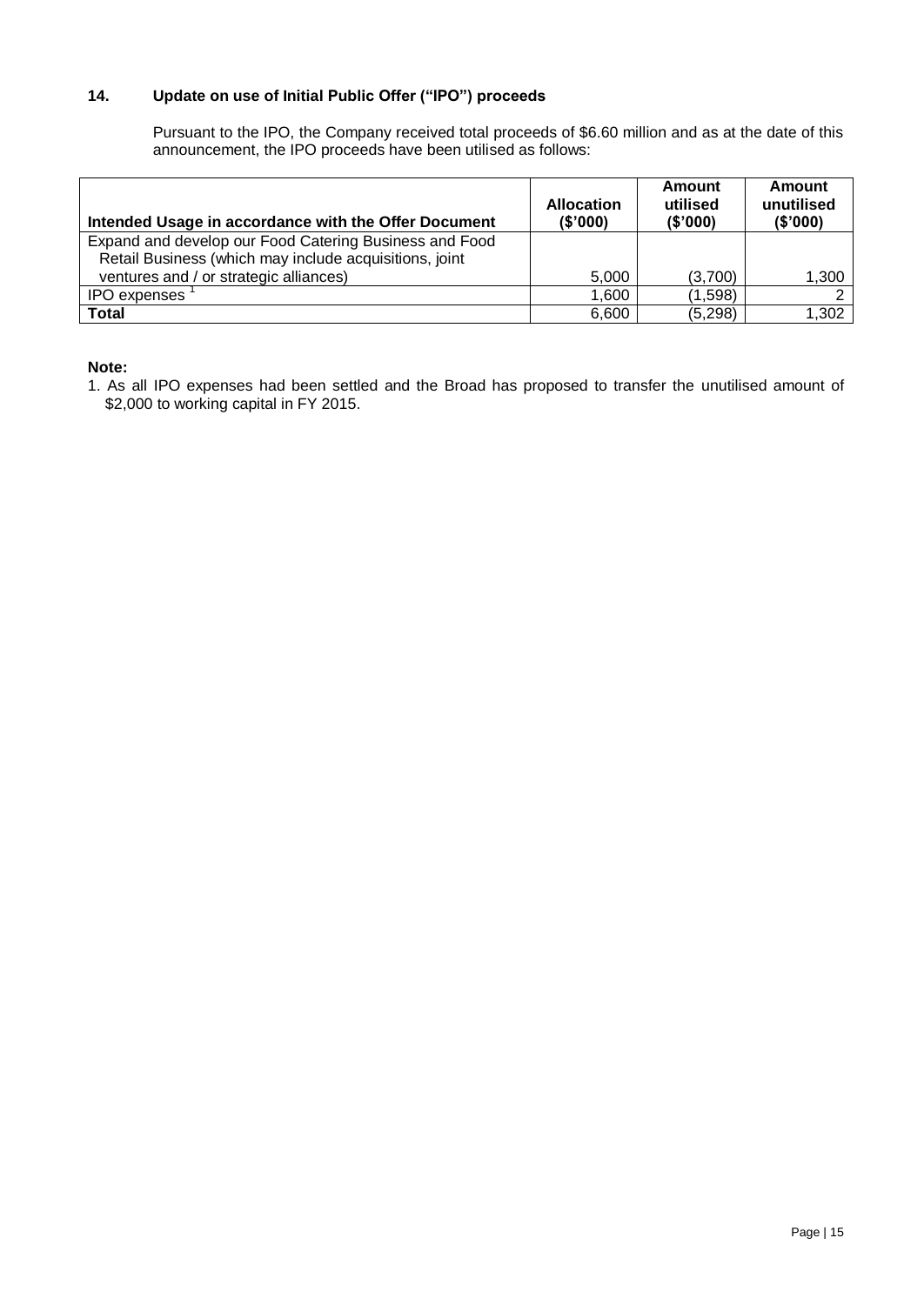## **PART II – ADDITIONAL INFORMATION REQUIRED FOR FULL YEAR ANNOUNCEMENT**

**15. Segmented revenue and results for operating segments (of the group) in the form presented in the issuer's most recently audited annual financial statements, with comparative information for the immediately preceding year.** 

## **Segment Information**

| Group<br>2014                                                                                      | Food<br><b>Catering</b><br><b>Business</b><br>\$'000 | Food<br>Retail<br><b>Business</b><br>\$'000 | <b>Food and</b><br><b>Catering</b><br><b>Supplies</b><br>\$'000 | <b>Unallocated</b><br>\$'000 | Elimination<br>\$'000 | <b>Total</b><br>\$'000 |
|----------------------------------------------------------------------------------------------------|------------------------------------------------------|---------------------------------------------|-----------------------------------------------------------------|------------------------------|-----------------------|------------------------|
| <b>Revenue</b>                                                                                     |                                                      |                                             |                                                                 |                              |                       |                        |
| External revenue                                                                                   | 38,992                                               | 12,667                                      | 699                                                             |                              |                       | 52,358                 |
| Inter-segment revenue                                                                              | 6                                                    |                                             | 10,510                                                          |                              | (10, 516)             |                        |
|                                                                                                    | 38,998                                               | 12,667                                      | 11,209                                                          |                              | (10, 516)             | 52,358                 |
| <b>Results</b>                                                                                     |                                                      |                                             |                                                                 |                              |                       |                        |
| Segment results                                                                                    | 8,652                                                | 951                                         | 477                                                             | 3,493                        | (4, 451)              | 9,122                  |
| Interest income                                                                                    | 1                                                    |                                             |                                                                 | 17                           |                       | 18                     |
| Interest expense                                                                                   | (179)                                                | (10)                                        |                                                                 |                              |                       | (189)                  |
| Gain on disposal of plant and<br>equipment                                                         |                                                      | 1                                           |                                                                 |                              |                       | 1                      |
| Depreciation of property, plant<br>and equipment                                                   | (1, 342)                                             | (428)                                       | (216)                                                           | (2)                          |                       | (1,988)                |
| Depreciation of investment<br>properties                                                           |                                                      |                                             |                                                                 | (42)                         |                       | (42)                   |
| Amortisation of intangible<br>assets                                                               | (2)                                                  |                                             |                                                                 |                              |                       | (2)                    |
| Plant and equipment written-<br>off                                                                | (9)                                                  | (28)                                        |                                                                 |                              |                       | (37)                   |
| Other non-cash expenses:<br>Allowance for impairment loss<br>on third parties trade<br>receivables | (21)                                                 |                                             |                                                                 |                              |                       | (21)                   |
| Bad third parties trade<br>receivables written-off                                                 |                                                      | (3)                                         |                                                                 |                              |                       | (3)                    |
| Bad third parties non-trade<br>receivables written-off                                             | (6)                                                  |                                             |                                                                 | (2)                          |                       | (8)                    |
| Profit before income tax                                                                           | 7,094                                                | 483                                         | 261                                                             | 3,464                        | (4, 451)              | 6,851                  |
| Income tax expense                                                                                 |                                                      |                                             |                                                                 |                              |                       | (453)                  |
| Profit for the financial year                                                                      |                                                      |                                             |                                                                 |                              |                       | 6,398                  |
| <b>Capital expenditure</b>                                                                         |                                                      |                                             |                                                                 |                              |                       |                        |
| Property, plant and<br>equipment                                                                   | 14,633                                               | 489                                         | 283                                                             |                              |                       | 15,405                 |
| Intangible assets                                                                                  | 246                                                  |                                             |                                                                 |                              |                       | 246                    |
| <b>Assets and liabilities</b>                                                                      |                                                      |                                             |                                                                 |                              |                       |                        |
| Assets                                                                                             | 39,918                                               | 3,334                                       | 3,846                                                           | 11,029                       | (14, 801)             | 43,326                 |
| Liabilities                                                                                        | 23,007                                               | 2,881                                       | 1,825                                                           | 2,243                        | (8, 815)              | 21,141                 |
| <b>Unallocated liabilities</b>                                                                     |                                                      |                                             |                                                                 |                              |                       |                        |
| - Current income tax payable                                                                       |                                                      |                                             |                                                                 |                              |                       | 1,491                  |
| - Deferred tax liabilities                                                                         |                                                      |                                             |                                                                 |                              |                       | 209                    |
|                                                                                                    |                                                      |                                             |                                                                 |                              |                       | 22,841                 |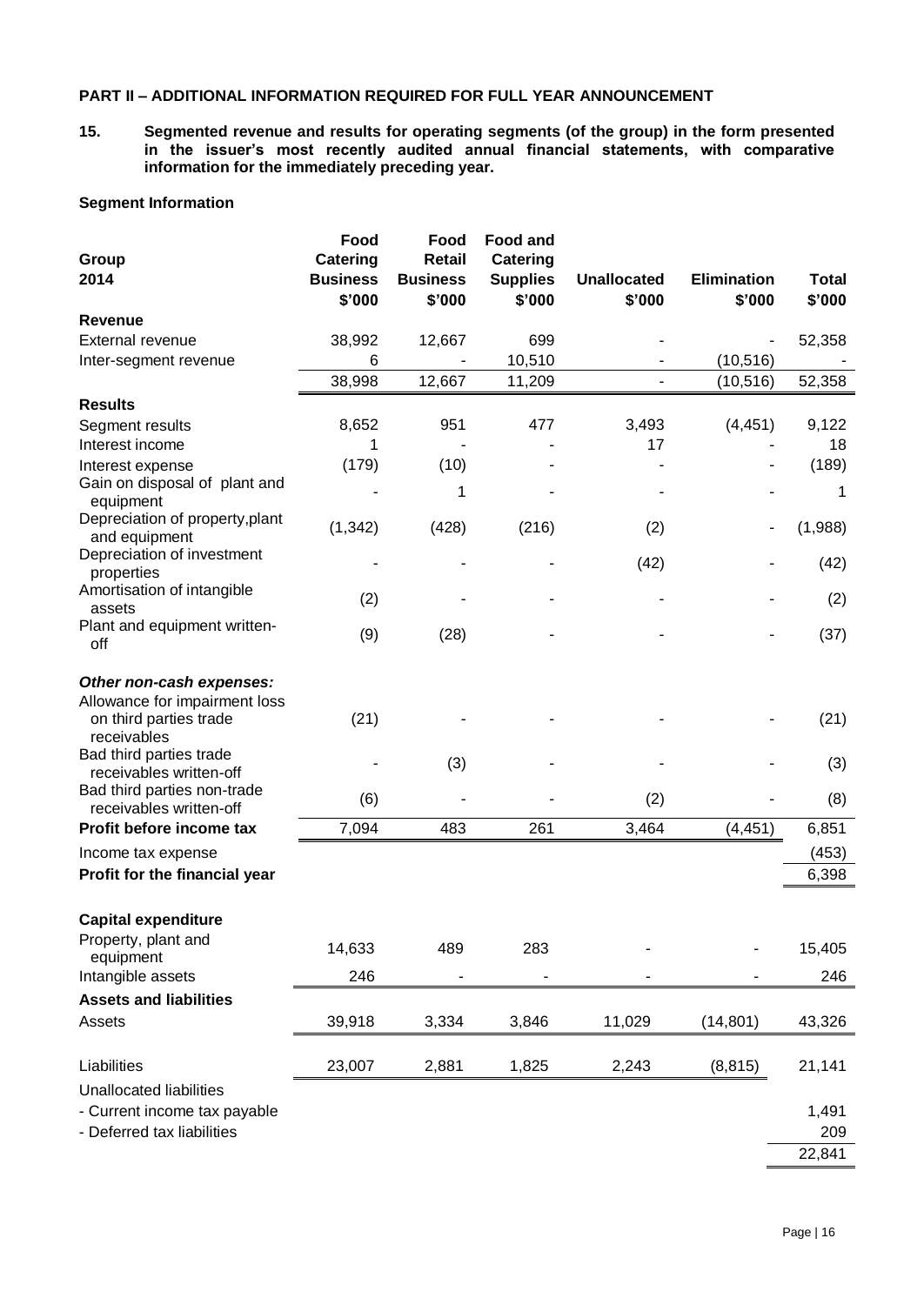## **Segment Information (Continued)**

| Group<br>2013                                                                                                                                                         | Food<br><b>Catering</b><br><b>Business</b><br>\$'000 | Food<br><b>Retail</b><br><b>Business</b><br>\$'000 | <b>Food and</b><br>Catering<br><b>Supplies</b><br>\$'000 | <b>Unallocated</b><br>\$'000 | <b>Elimination</b><br>\$'000 | <b>Total</b><br>\$'000 |
|-----------------------------------------------------------------------------------------------------------------------------------------------------------------------|------------------------------------------------------|----------------------------------------------------|----------------------------------------------------------|------------------------------|------------------------------|------------------------|
| <b>Revenue</b>                                                                                                                                                        |                                                      |                                                    |                                                          |                              |                              |                        |
| External revenue                                                                                                                                                      | 30,705                                               | 10,961                                             | 33                                                       |                              |                              | 41,699                 |
| Inter-segment revenue                                                                                                                                                 |                                                      |                                                    | 7,928                                                    |                              | (7,928)                      |                        |
|                                                                                                                                                                       | 30,705                                               | 10,961                                             | 7,961                                                    |                              | (7,928)                      | 41,699                 |
| <b>Results</b>                                                                                                                                                        |                                                      |                                                    |                                                          |                              |                              |                        |
| Segment results                                                                                                                                                       | 5,208                                                | 636                                                | 713                                                      | 1,969                        | (3,598)                      | 4,928                  |
| Interest income                                                                                                                                                       |                                                      |                                                    |                                                          |                              |                              |                        |
| Interest expense                                                                                                                                                      | (203)                                                | (7)                                                | (1)                                                      |                              |                              | (211)                  |
| Gain on disposal of property,<br>plant and equipment                                                                                                                  | 188                                                  |                                                    |                                                          |                              |                              | 188                    |
| Gain on disposal of asset held for<br>sale                                                                                                                            | 370                                                  |                                                    |                                                          |                              |                              | 370                    |
| Depreciation of property, plant and<br>equipment                                                                                                                      | (1, 122)                                             | (374)                                              | (193)                                                    |                              |                              | (1,689)                |
| Depreciation of investment<br>properties                                                                                                                              |                                                      |                                                    |                                                          | (42)                         |                              | (42)                   |
| Plant and equipment written-off                                                                                                                                       |                                                      | (58)                                               |                                                          |                              |                              | (58)                   |
| Other non-cash expenses:<br>Allowance for impairment loss on<br>third parties trade receivables<br>written-back<br>Bad third parties trade<br>receivables written-off | 50<br>(6)                                            |                                                    |                                                          |                              |                              | 50<br>(6)              |
| Profit before income tax                                                                                                                                              | 4,486                                                | 197                                                | 519                                                      | 1,927                        | (3,598)                      | 3,531                  |
| Income tax expense                                                                                                                                                    |                                                      |                                                    |                                                          |                              |                              | (511)                  |
| Profit for the financial year                                                                                                                                         |                                                      |                                                    |                                                          |                              |                              | 3,020                  |
| <b>Capital expenditure</b><br>Property, plant and equipment                                                                                                           | 1,415                                                | 367                                                | 83                                                       | 6                            |                              | 1,871                  |
|                                                                                                                                                                       |                                                      |                                                    |                                                          |                              |                              |                        |
| <b>Assets and liabilities</b><br>Assets                                                                                                                               | 23,197                                               | 2,258                                              | 2,444                                                    | 11,567                       | (8,713)                      | 30,753                 |
|                                                                                                                                                                       |                                                      |                                                    |                                                          |                              |                              |                        |
| Liabilities                                                                                                                                                           | 12,968                                               | 2,914                                              | 1,525                                                    | 2,001                        | (7, 336)                     | 12,072                 |
| Unallocated liabilities<br>- Current income tax payable<br>- Deferred tax liabilities                                                                                 |                                                      |                                                    |                                                          |                              |                              | 1,157<br>106           |
|                                                                                                                                                                       |                                                      |                                                    |                                                          |                              |                              | 13,335                 |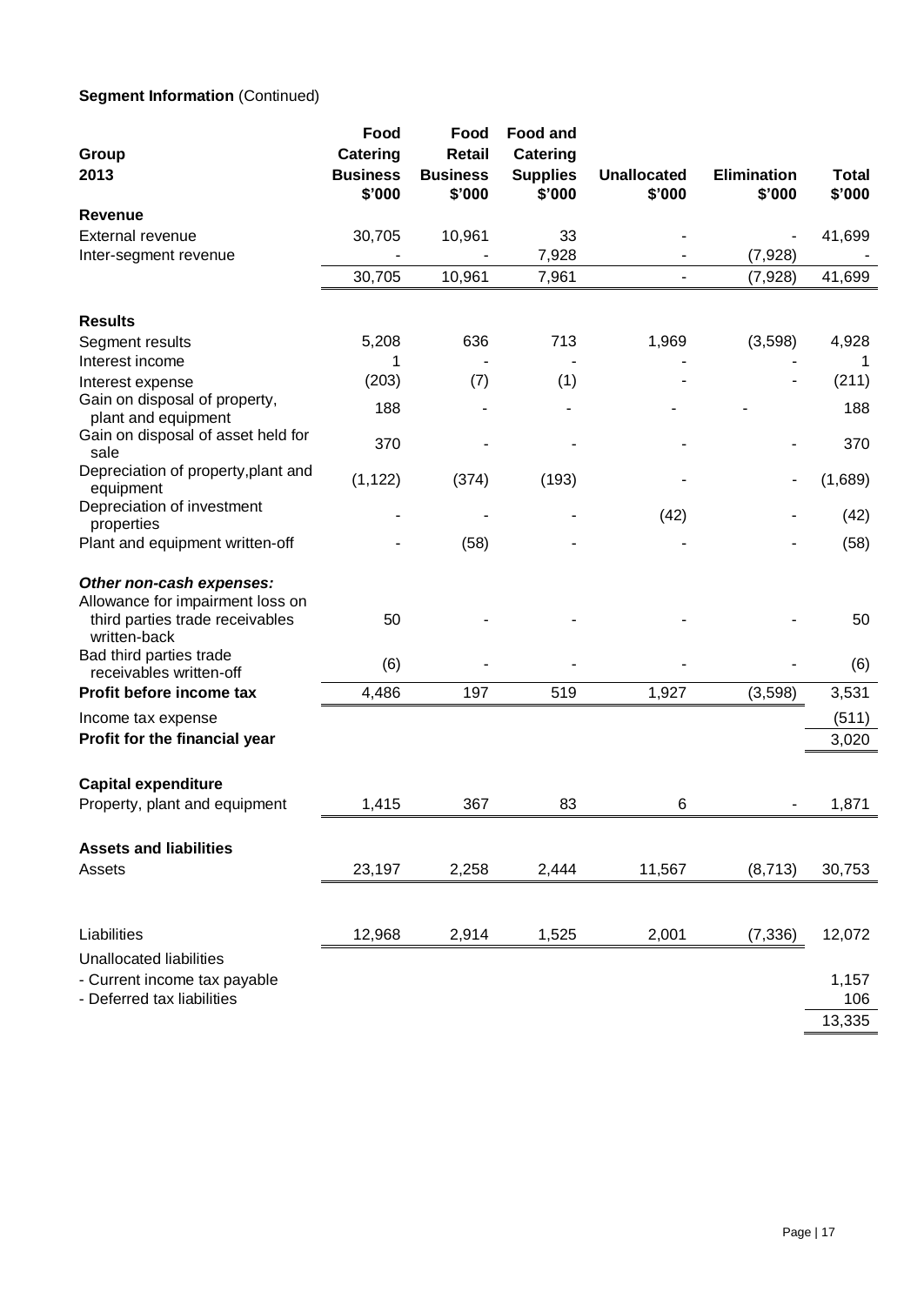#### **16. In the review of performance, the factors leading to any material changes in contribution to turnover and earnings by the business or geographical segments.**

Refer to section 8 for details.

## **17. A breakdown of sales**

|                                       | FY 2014 | FY 2013 |
|---------------------------------------|---------|---------|
|                                       | \$'000  | \$'000  |
| Sales reported for:                   |         |         |
| First half ended 31 July              | 23,111  | 18,755  |
| Second half ended 31 January          | 29,247  | 22,944  |
| <b>Total</b>                          | 52,358  | 41,699  |
|                                       |         |         |
| Net profit for the year reported for: |         |         |
| First half ended 31 July              | 2,767   | 703     |
| Second half ended 31 January          | 3,631   | 2,317   |
| <b>Total</b>                          | 6,398   | 3,020   |

## **18. A breakdown of the total annual dividend (in dollar value) for the issuer's latest full year and its previous full year**

|                                             | FY 2014<br>\$'000 | FY 2013<br>\$'000 |
|---------------------------------------------|-------------------|-------------------|
| Final ordinary dividend proposed            | 2.174             | .454              |
| Interim ordinary dividend declared and paid | 1.670             | 706               |